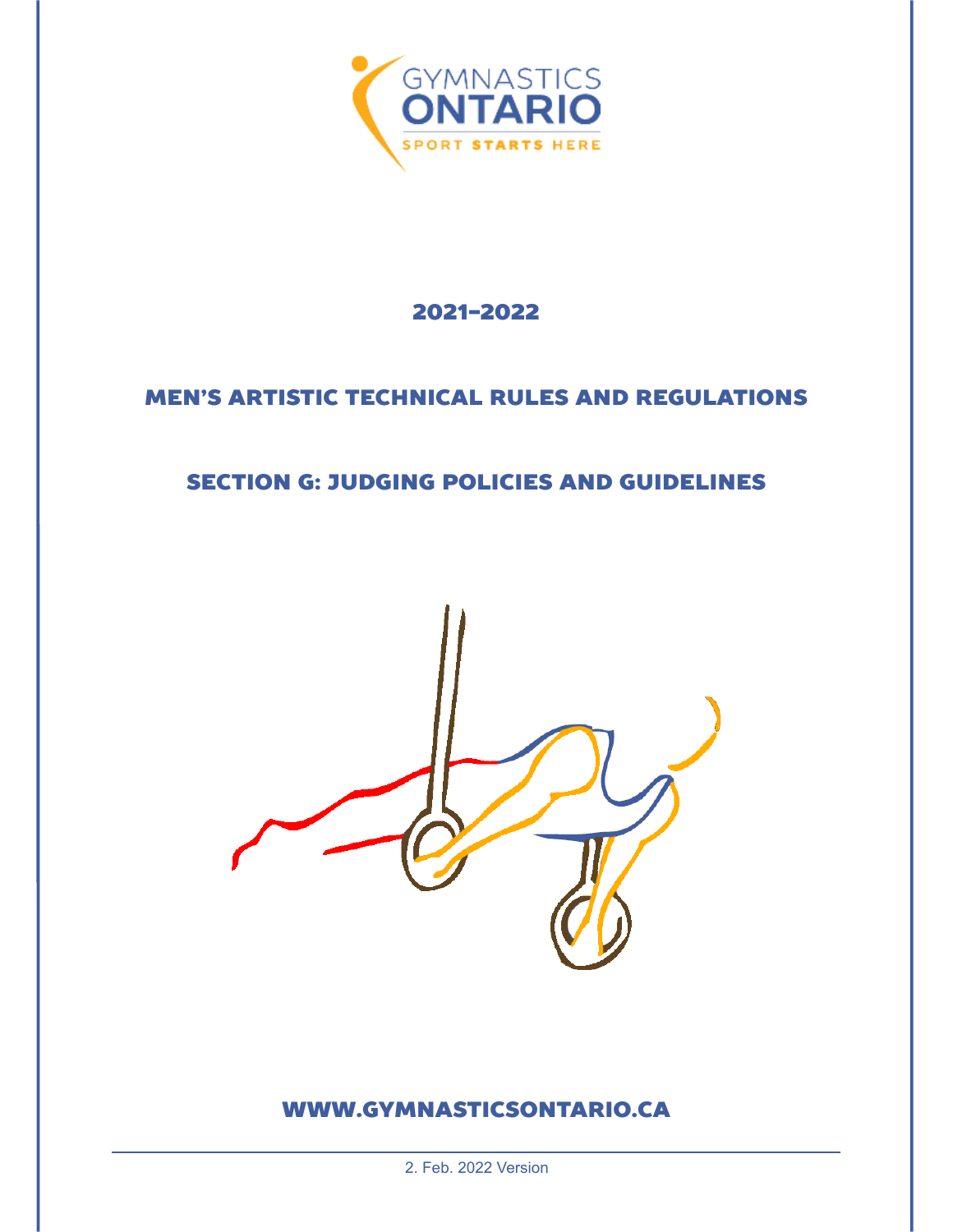

# **TABLE OF CONTENT**

| А. |                                                                                                                 |                |  |  |  |
|----|-----------------------------------------------------------------------------------------------------------------|----------------|--|--|--|
| В. |                                                                                                                 |                |  |  |  |
| C. |                                                                                                                 | $\overline{2}$ |  |  |  |
| D. |                                                                                                                 |                |  |  |  |
| Е. |                                                                                                                 | 3              |  |  |  |
|    |                                                                                                                 | 4              |  |  |  |
| А. |                                                                                                                 | $\overline{4}$ |  |  |  |
| В. |                                                                                                                 | 4              |  |  |  |
| C. |                                                                                                                 | 6              |  |  |  |
| D. |                                                                                                                 | 6              |  |  |  |
| Е. | FIG Judge's Course 2008 and 2009 and 2009 and 2009 and 2009 and 2009 and 2009 and 2009 and 2009 and 2009 and 20 |                |  |  |  |
|    |                                                                                                                 |                |  |  |  |
| A. | Judging Panels for all Gymnastics Ontario Sanctioned Competitions ____________________________8                 |                |  |  |  |
| В. | Uniforms                                                                                                        | 9              |  |  |  |
| C. |                                                                                                                 | 9              |  |  |  |
| D. |                                                                                                                 |                |  |  |  |
| Е. |                                                                                                                 |                |  |  |  |
| F. |                                                                                                                 |                |  |  |  |
|    |                                                                                                                 |                |  |  |  |
| А. |                                                                                                                 |                |  |  |  |
| В. |                                                                                                                 |                |  |  |  |
| C. |                                                                                                                 |                |  |  |  |
| D. | Chairman of the Competition Jury (CCJ) Chairman Chairman of the Competition Jury (CCJ)                          | $-19$          |  |  |  |
| Е. | Chair of the Apparatus Jury (CAJ) Later and the Chair of the Apparatus Jury (CAJ)                               | 20             |  |  |  |
|    |                                                                                                                 |                |  |  |  |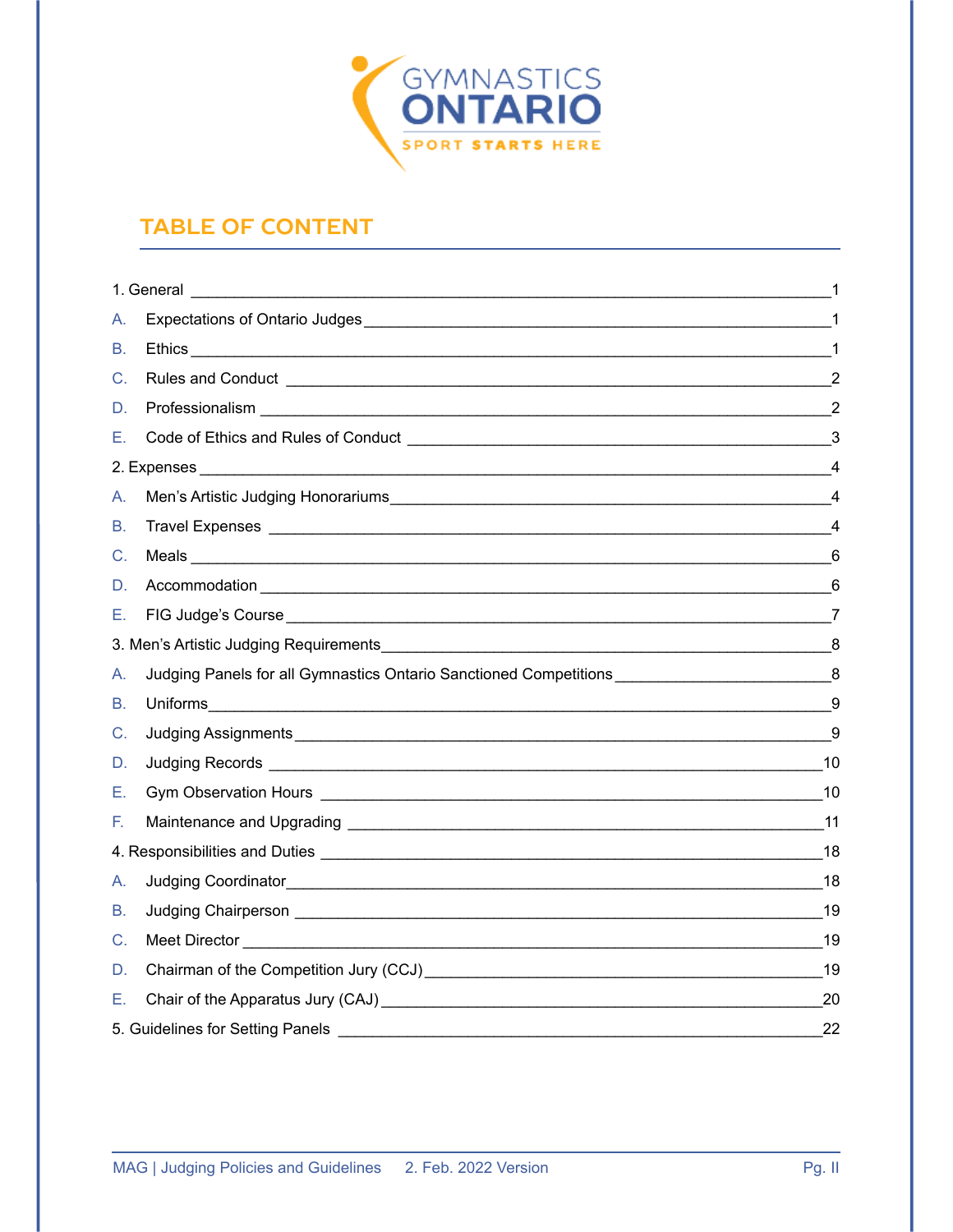

### <span id="page-2-0"></span>**1. GENERAL**

### <span id="page-2-1"></span>**A. Expectations of Ontario Judges**

- 1. A Judge must be a member in good standing of Gymnastics Ontario in one of the following membership categories:
	- MAG Provincial Judge
	- MAG National Judge
	- MAG FIG Judge
- 2. A Judge must be well qualified, understand techniques, and know the rules of judging, thoroughly.
- 3. A Judge, through reasonable and prudent means, including clinics, must keep his/her judging knowledge current (i.e. obtaining and thoroughly reading a current copy of the Code of Points, provincial modifications and interpretations).
- 4. A Judge must be thoroughly prepared for each judging assignment.
- 5. A Judge must know specific meet assignments with regard to type of competition and competitive categories.
- 6. A Judge must appear in standard uniform at the competition site; on time for the Judges' meeting
- 7. A Judge must be a cooperative member of the assigned judging panel.
- 8. A Judge must be aware of, and adhere to, the requirements as set out in the current Men's Artistic Technical Rules and Regulations.
- 9. A Judge must aim towards a goal of perpetual objectivity.

#### <span id="page-2-2"></span>**B. Ethics**

- 1. A Judge's conduct must demonstrate professionalism and responsibility to the sport and must promote respect for the individual Judge and Gymnastics Ontario.
- 2. As a member of a system that is not just provincial but universal, there is an obligation by every Judge to maintain the highest standard of ethical conduct and personal and professional integrity.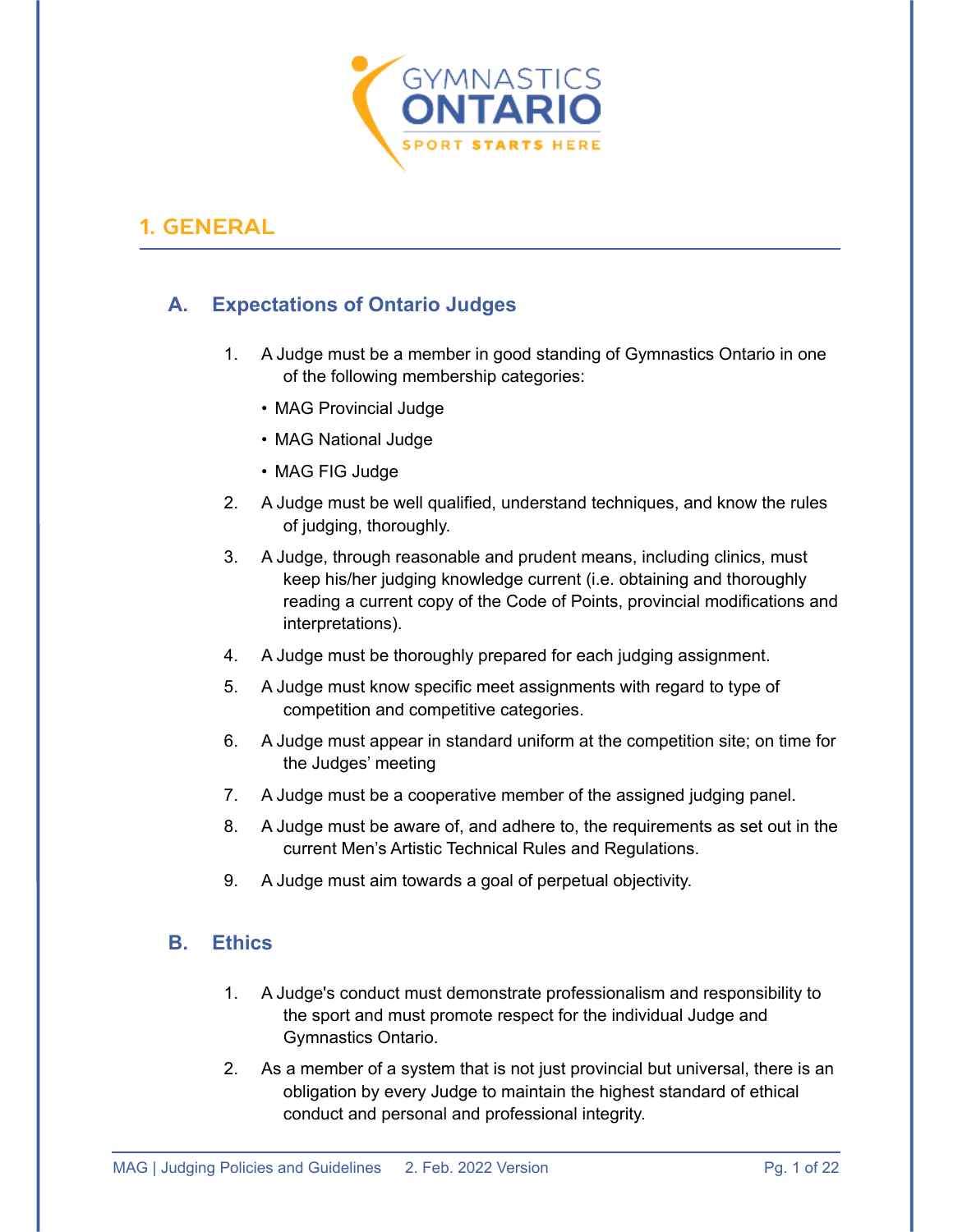

### <span id="page-3-0"></span>**C. Rules and Conduct**

- 1. A Judge must be completely unbiased.
- 2. A Judge must avoid meets where personal prejudice for/or against an athlete(s) exists.
- 3. A Judge must at all times act professionally and must not discredit Gymnastics Ontario.
- 4. A Judge must never be over-officious.
- 5. A Judge must not criticize or attempt to explain other officials' judgements or decisions to any coach, team or affiliate.
- 6. A Judge must give his/her best efforts at every meet judged.
- 7. A Judge must treat athletes, coaches, other Judges, volunteers, and spectators with respect, and in so doing, encourage reciprocal treatment.
- 8. A Judge must be alert at all times and produce a score quickly and accurately. He/she must have a basis for the score derived and be prepared to rationally explain/support such a score.
- 9. A Judge must refrain from derogatory remarks and/or outward, non-verbal expressions regarding performances, scores, or protests.
- 10. A Judge must not accept any compensation, remuneration, or gift (other than the prescribed honorarium and expenses) that might be considered to compromise his/her impartiality.
- 11. A Judge must not engage in any conduct, which results in the delay or interruption of an event.
- 12. A Judge must not engage in any conduct, which suggests impropriety.
- 13. A Judge must not speak to the media on behalf of Gymnastics Ontario without official permission.

#### <span id="page-3-1"></span>**D. Professionalism**

1. Non-attendance at meets:

A Judge shall honour his or her commitment that they have made by contacting the Judge Coordinator if they are unable to attend their duty.

2. Late for meets: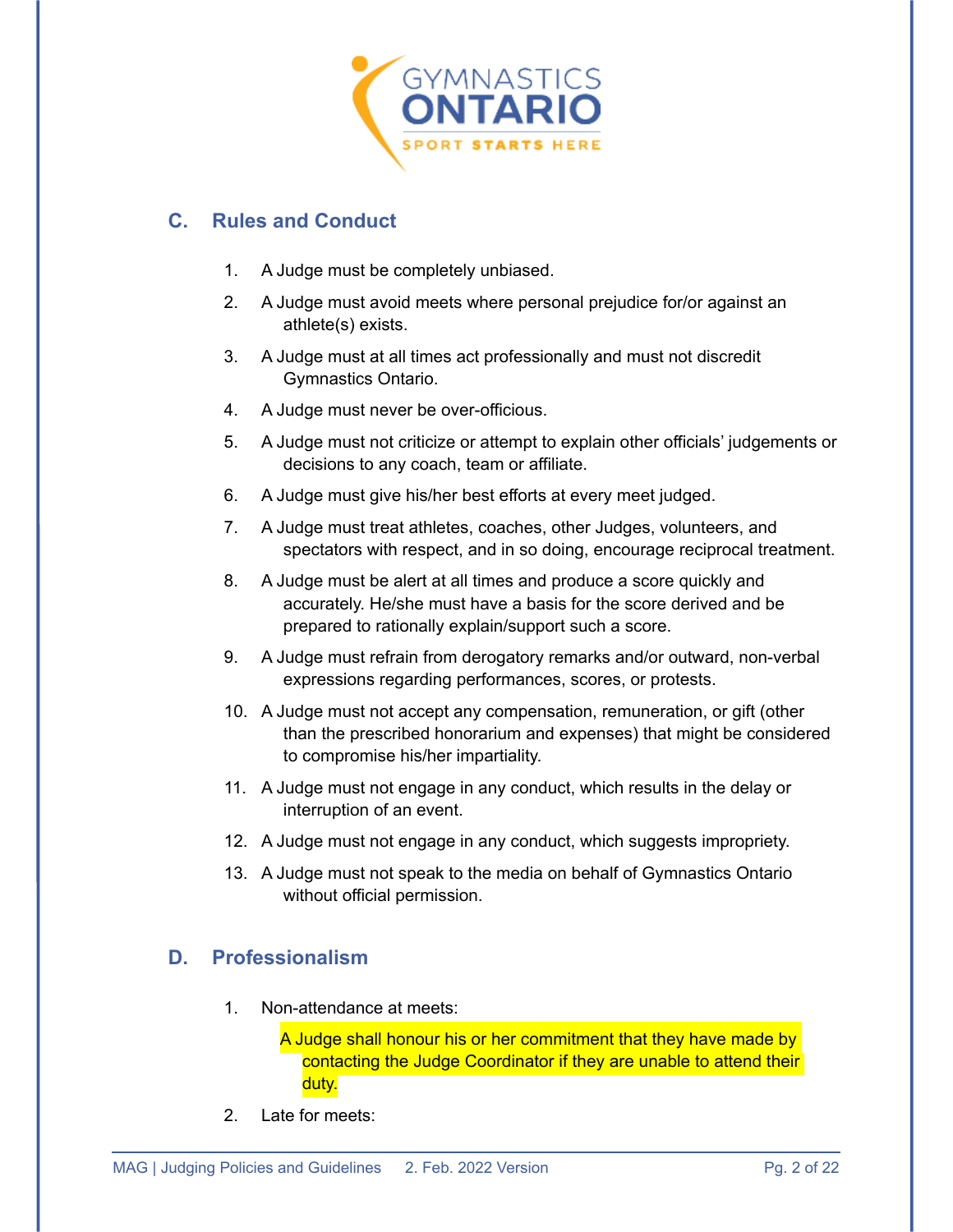

The meet is considered to begin at the published time of the Judges' meeting. Each Judge is a member of a judging "team" or panel, and it is in the best interest of the entire panel to arrive on time and be prepared to participate in the Judges' meeting. The Judging Chairperson may remove certification of any Judge who consistently fails to arrive on time. The Judge may appeal the decision of the Judging Chairperson by submitting a written explanation to the Judging Chairperson.

3. Judging commitment:

Each new season, Judges who are members in good standing of Gymnastics Ontario, will receive a Judges' Sign-up form. The Judging Coordinator must be informed if a Judge is unable to attend a competition that he/she has signed up for. It is the responsibility of each Judge to find a replacement Judge of the same level or higher, for any panel that he/she has been assigned to if he/she is unable to Judge. The Judge must also inform the Judging Coordinator, and be given approval, of any changes made.

#### <span id="page-4-0"></span>**E. Code of Ethics and Rules of Conduct**

**It is the responsibility of all Gymnastics Ontario members** to be aware of the Gymnastics Ontario By-Laws and Policies, available on the Gymnastics Ontario website:<https://www.gymnasticsontario.ca/policy/>

All Gymnastics Ontario Members are required to abide by the **Abuse Policy** and the **Code of Conduct and Ethics Policy**, and report any violation of them as per procedure in place.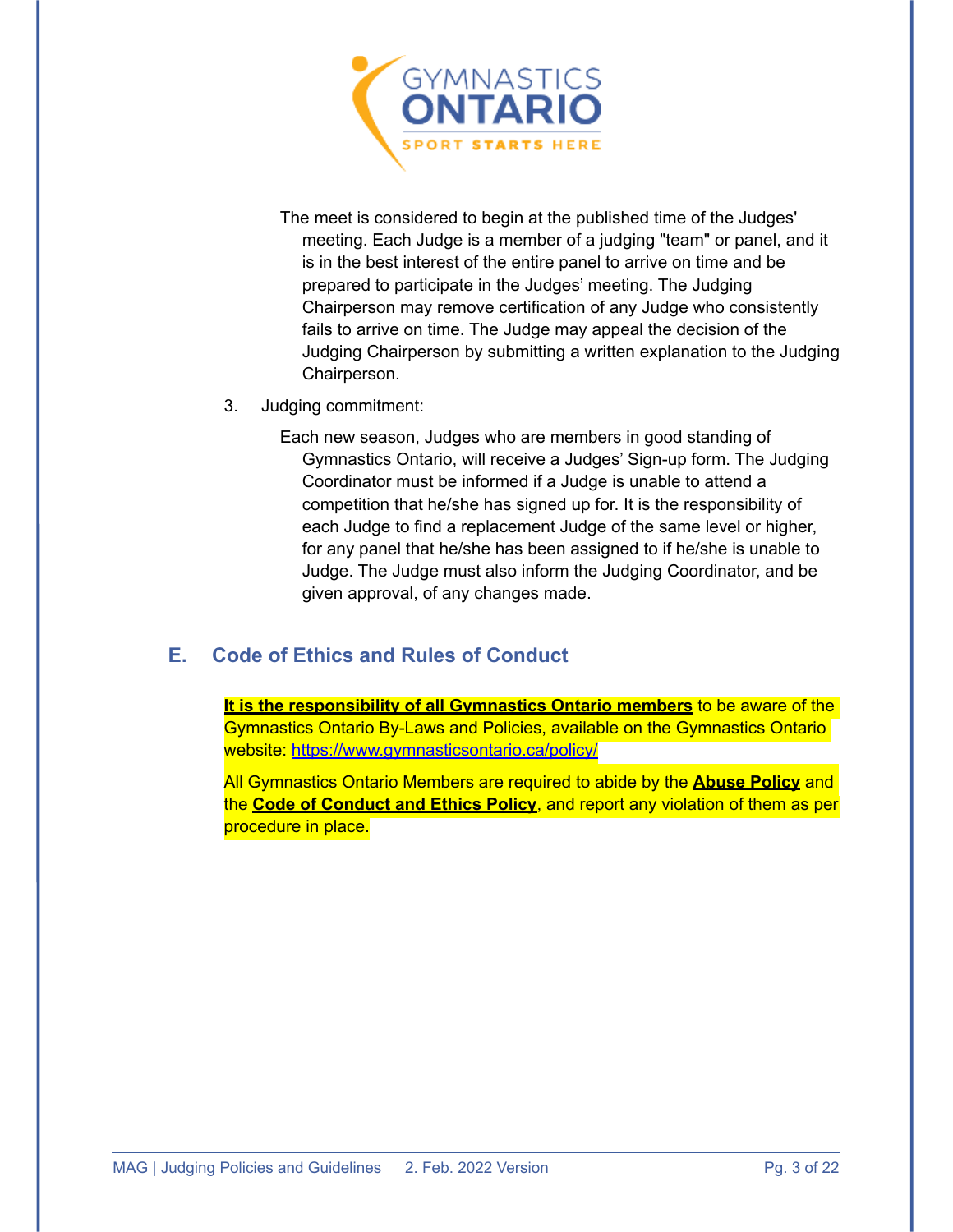

### <span id="page-5-0"></span>**2.EXPENSES**

#### <span id="page-5-1"></span>**A. Men's Artistic Judging Honorariums**

- 1. The Judge's meeting will be scheduled to commence thirty (30) minutes prior to the start of the specific warm-up scheduled time; this is when the Judge's honorarium will commence.
- 2. The conclusion of the Judge's honorarium is fifteen (15) minutes after the scheduled time of the last competitor.
- 3. The Judge's honorariums and number of hours the Judges are paid for each session in a meeting are determined by the schedule provided by the Gymnastics Ontario Men's Judging Coordinator and the Men's Program Manager.
	- Judges are to be paid for the number of hours they were scheduled to Judge, regardless If a session ends earlier than scheduled.
	- If the last competitor were to compete their routine more than fifteen (15) minutes after the competition's scheduled competition time, the Judges shall be entitled to an additional honorarium of no less than one half hour for each thirty (30) minute period that the meet exceeds the scheduled competition time, regardless of the circumstances.

| <b>Judging Level</b> |      |      | Level 1 Level 2 Level 3 Level 4 National |      |      | <b>Brevet</b> |
|----------------------|------|------|------------------------------------------|------|------|---------------|
| <b>Hourly Rate</b>   | \$11 | \$13 | \$15                                     | \$18 | \$22 | \$25          |

4. All Judges' expenses, for all competitions, are to be paid by the host club.

#### <span id="page-5-2"></span>**B. Travel Expenses**

- 1. Judges in a Dual Capacity:
	- Judges in a dual capacity at a competition are the ones that are attending the competition also as a Coach or as an Athlete.
	- A Judge in a dual capacity as a Coach is not eligible for mileage reimbursement.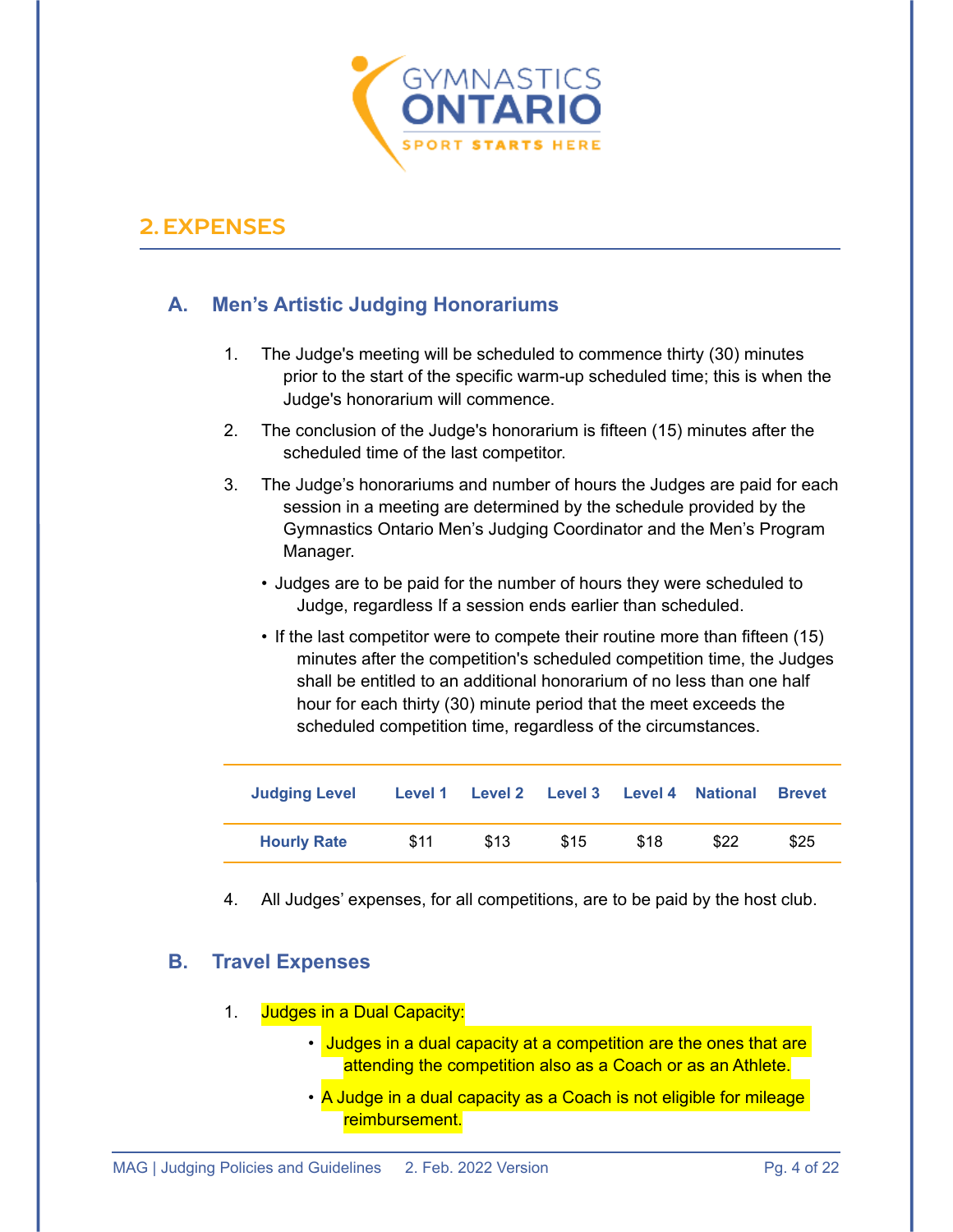

- A Judge in a dual capacity as an Athlete who Judges two (2) consecutive sessions or more in the same day will be reimbursed for half of their travel mileages costs.
- A Judge in dual capacity as an Athlete who is capable of travelling together and who choose not, will not be eligible for mileage.
- A Judge in dual capacity who Judges three-quarter or more of the competition are eligible for accommodation.
- A Judge in a dual capacity is not eligible to charge per diems for meals.

#### 2. Mileage:

Mileage for Judges who carpool is \$0.35/km. All other mileage is claimed at \$0.30/km.

There is no minimum number of kilometres needed before reimbursement is made.

For distances over fifty (50) kilometres one way, Judges who are capable of travelling together and who choose not to will receive gas reimbursement only with submission of the original receipts.

3. Flights and Related Expenses:

Flights may only be requested for travel of over 320 kilometres one (1) way and must be approved by the Men's Artistic Program Manager before a flight is booked. The host club is obligated to pay for parking and mileage to and from the airport, to a maximum of \$30.00/Judge only if the expense was approved by the Gymnastics Ontario Men's Artistic Program Manager in advance and only after original receipts have been submitted to the Meet Director.

4. Bus or Train Fare:

Travel expenses for bus, subway or train fare to and from the competition site will be paid by the host club only if the expense was approved by the Gymnastics Ontario Men's Artistic Program Manager in advance and only after original receipts have been submitted to the Meet Director.

5. Taxis:

Taxi expenses will only be reimbursed by the host club when the host club does not provide transportation for a Judge from the airport, bus terminal, train station to the hotel and/or the competition site or from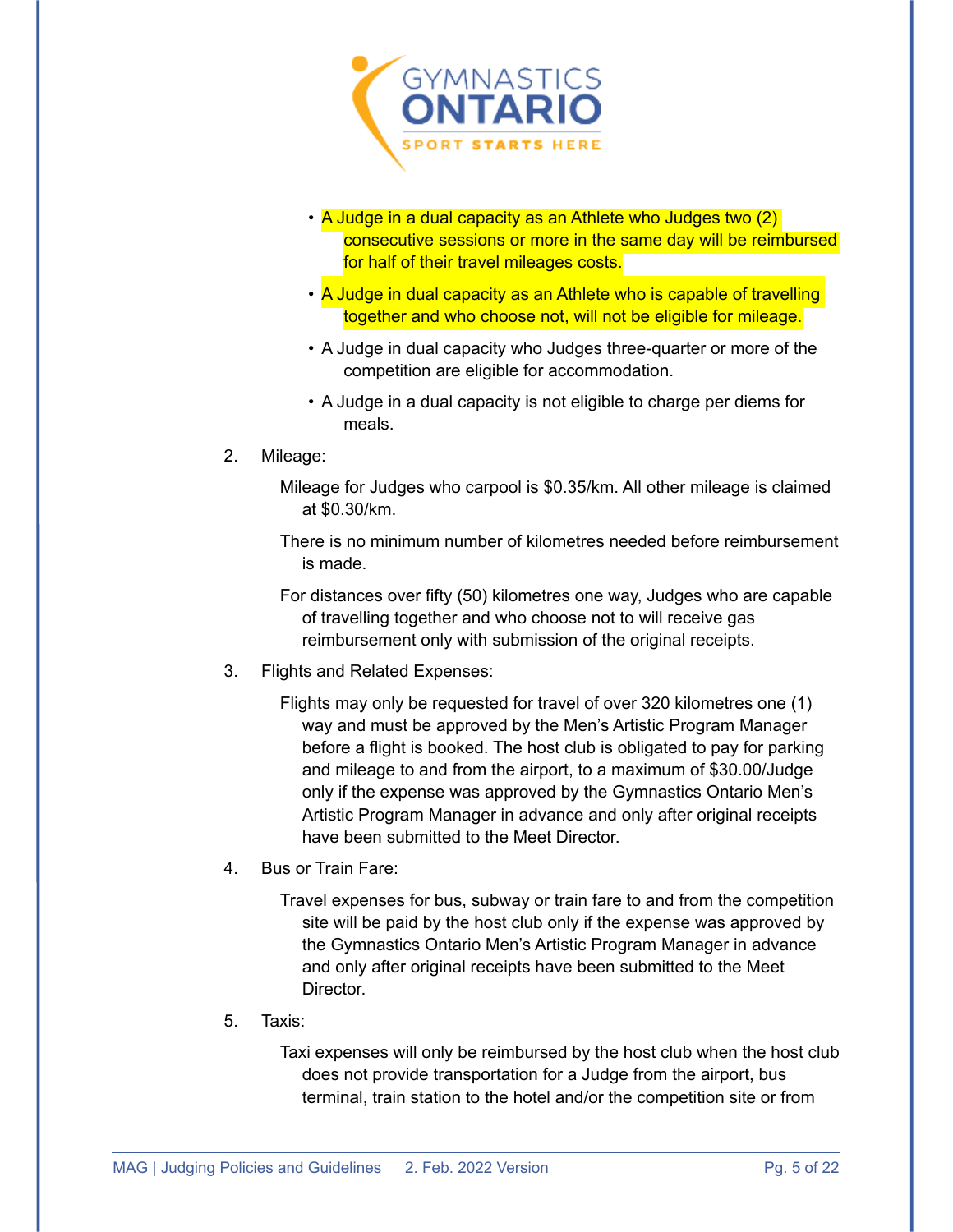

the hotel to the competition site and only after original receipts have been submitted to the Meet Director.

#### <span id="page-7-0"></span>**C. Meals**

- 1. Meals, or a per diem, must be provided for Judges at competitions (a continental breakfast, lunch and dinner for full day competitions and for ½ day meets, held in the evening, Judges must be provided with dinner prior to the competition).
- 2. The Gymnastics Ontario meal per Diem rates are:
	- Breakfast (\$15.00/day) can be claimed only if the Judges meeting begins at 9:00am or earlier.
	- Lunch (\$15.00/day) can only be claimed if judging consecutive session spanning over the lunch period.
	- Dinner (\$20.00/day) can only be claimed if judging sessions scheduled to finish at 6:00pm or later
- Exceptions can be granted for Judges travelling longer distances on the same morning/evening of the meet. These exceptions must be pre-approved by the provincial Judge coordinator

### <span id="page-7-1"></span>**D. Accommodation**

- 1. For a distance over 100 kilometres one (1) way, a Judge should receive one (1) night accommodation when judging a two (2) day competition.
- 2. For distances over 200 kilometres one (1) way, two (2) nights accommodation should be provided for individuals judging a two (2) day competition.
- 3. For distances travelled over two hundred (200) kilometres one (1) way, for a one (1) day meet, Judges should receive at least one (1) night accommodation.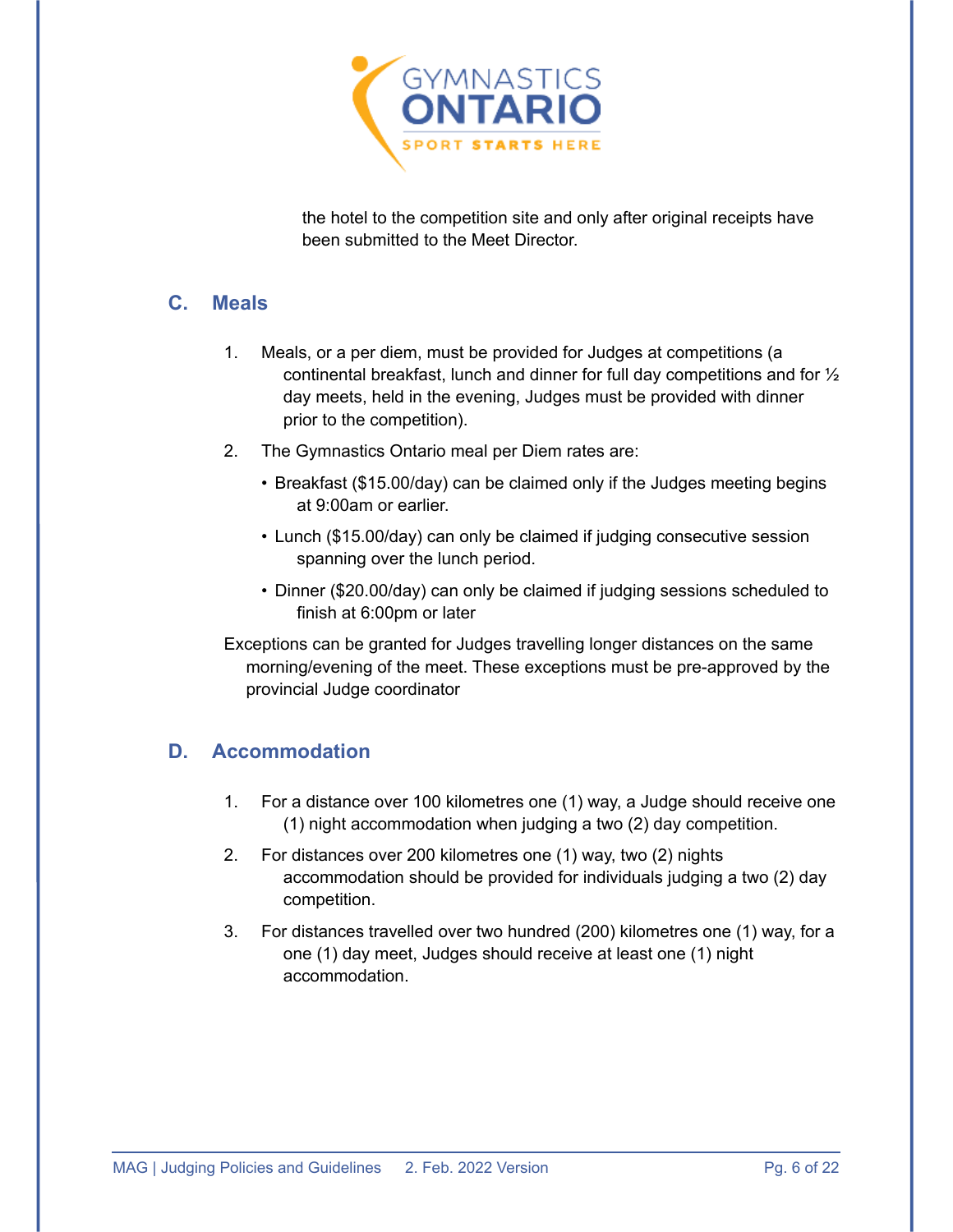

### <span id="page-8-0"></span>**E. FIG Judge's Course**

- 1. If funds are available, Canadian Brevet Judges and Canadian Brevet Judge candidates who successfully pass the FIG course exam might be eligible for partial reimbursement if all the following criteria are met:
	- Must be currently registered member in good standing at Gymnastics Ontario in the national Judge (candidates) or FIG Judge (Brevet) membership categories.
	- Must have judged a minimum of 2 Provincial competitions per season (8 per Olympic cycle)
	- Must have acted as an Apparatus Head Judge or Competition Chair Judge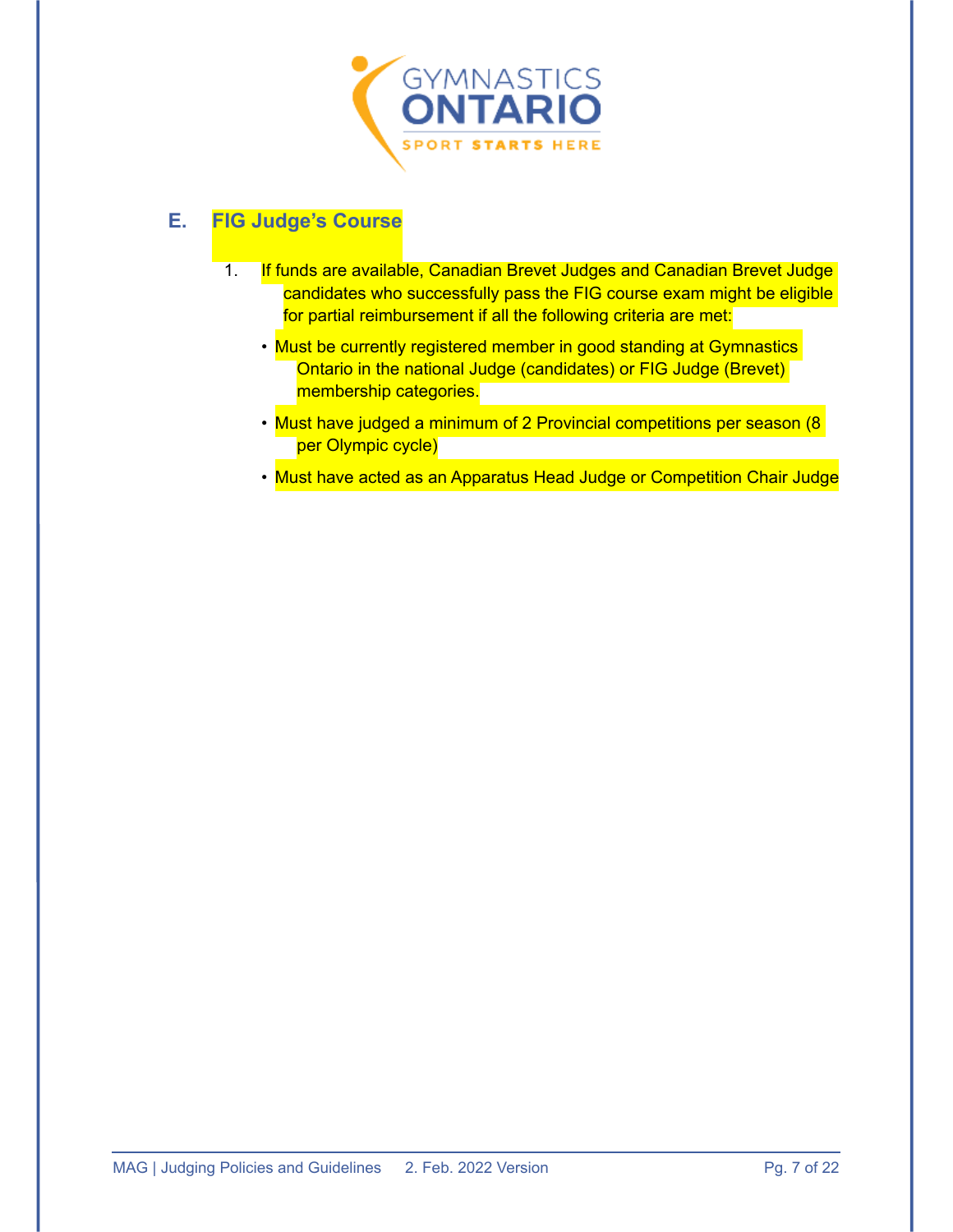

## <span id="page-9-0"></span>**3. MEN'S ARTISTIC JUDGING REQUIREMENTS**

### <span id="page-9-1"></span>**A. Judging Panels for all Gymnastics Ontario Sanctioned Competitions**

- 1. The number of Judges per panel:
	- Three (3) Judges must be secure per apparatus for sessions where athletes compete on Provincial levels 1 to 5 or Elite levels 3 and 4.

Four (4) Judges must be secure per apparatus for sessions where athletes compete on National Open, Junior or Senior categories.

- In extenuating circumstances, the decision to assign fewer Judges per panel than stated above, but no less than two (2) Judges per apparatus, will be left up to the Judging Coordinator and the Judging Chair.
- 2. Scoring:

When an electronic scoring system is not used:

- When there are two (2) Judges per panel, the scores will be averaged.
- When there are three (3) Judges per panel, the scores will be average and truncated at the third decimal.
- When there are four (4) Judges per panel, both the lowest and highest scores will be removed and the remaining two (2) scores will be averaged.
- 3. Assignments:

The Judging Coordinator will make up the judging panels for all Gymnastics Ontario sanctioned competitions.

- The Judging Chair will give final approval of judging panels.
- The Judging panels may not be changed without the approval of the Judging Chairperson.
- If the Judging Chairperson is not available, then changes must be approved by the Chair of the Competition Jury (CCJ).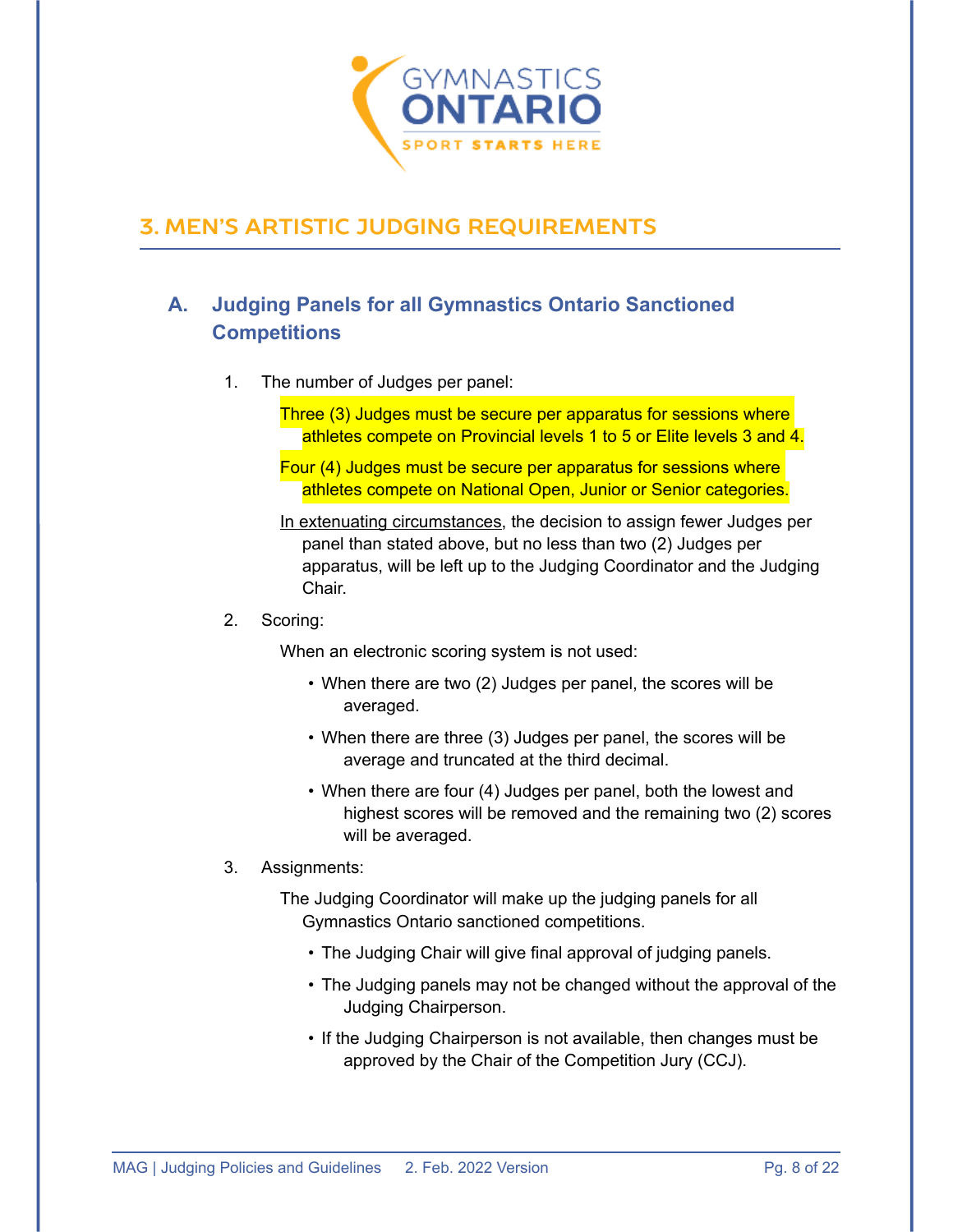

#### <span id="page-10-0"></span>**B. Uniforms**

The only acceptable judging uniform for all Gymnastics Ontario competitions, will be a dark-blue suit, white shirt and tie or scarf, as well as an appropriate footwear.

### <span id="page-10-1"></span>**C. Judging Assignments**

- 1. Level of Judging Responsibility:
	- Provincial Level 1 and 2 may judge provincial stream categories only.
	- Provincial Level 3 and 4 may judge both provincial and National / Elite stream categories.
	- The Chairman of the Competition Jury must be at least a National level Judge.
	- The Head Judge of an event must be at least a Provincial Level 3 Judge. In some cases, a Provincial 3 Judge will be assigned as Head Judge and a National or FIG Judge will be on the same panel. The National or FIG Judge will evaluate the performance of the Head Judge and relay the performance to the Judging Chairperson.
- 2. National / Elite Stream Competitions:
	- Judges will be selected beginning with the most qualified Judges (i.e. starting with FIG and continuing down to Provincial Level 3).
- 3. Elite Canada, Eastern Championships, and Canadian Championships Competitions:
	- Selection, as made by the Men's Judging Chairperson, will be based on:
	- The number of years a Judge has been active as a Provincial Level 4, National or FIG Judge
	- The Judge's attitude and conduct
	- Judging record (must have judged minimum two (2) competitions and Ontario Championships that year or have coached juniors or seniors at Ontario Championships)
	- A rotational basis in fairness to all eligible Judges.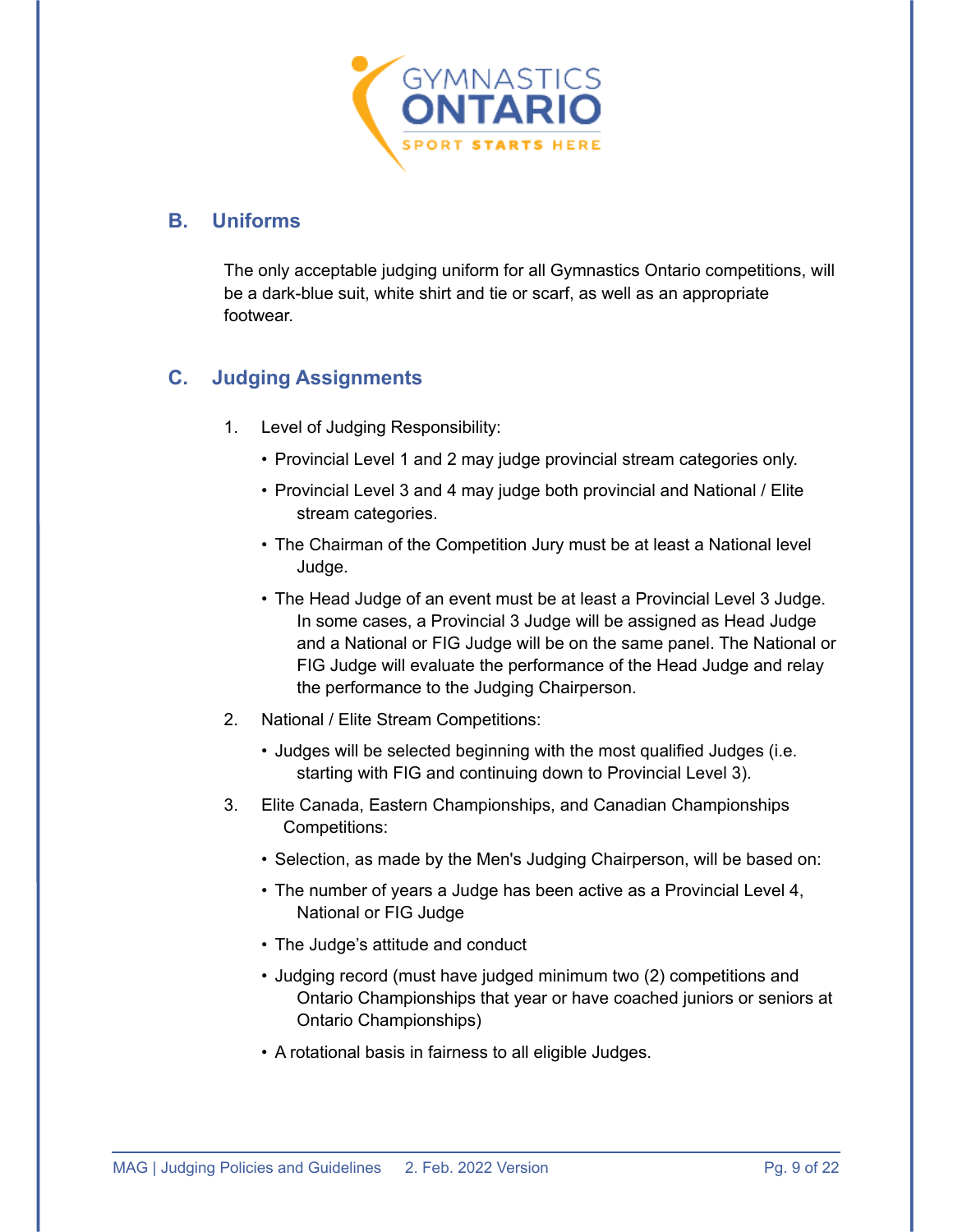

| <b>Judging Level</b> | <b>Level of Observation</b>          |  |  |  |
|----------------------|--------------------------------------|--|--|--|
| Level 1              | <b>Provincial Stream Observation</b> |  |  |  |
| Level 2              | Provincial Stream Observation        |  |  |  |
| Level 3              | Provincial, National, and Elite      |  |  |  |
| Level 4              | Provincial, National, and Elite      |  |  |  |
| <b>National</b>      | As per GCG requirements              |  |  |  |
| FIG                  | As per GCG requirements              |  |  |  |

#### <span id="page-11-0"></span>**D. Judging Records**

- Every Judge must bring his/her judging record to all competitions to be signed by the Chairman of the Competition Jury.
- At the end of each season, a copy of the Judges' record must be submitted to the Judging Chair. (A copy of the Judging Record Form is included in this manual.)

#### <span id="page-11-1"></span>**E. Gym Observation Hours**

Gym Observation is an important and integral component of maintaining a judging level in Ontario:

- 1. All Judges are required to observe in a gym setting, with the following objectives in mind:
	- Nourish on-going communication between coaches and Judges
	- gain full understanding of component parts of skill development, technical execution, training plans and move identification
	- encourage Judges to observe all events and varying levels of athletes
	- encourage Judges to interact with coaches (question, comment and learn from each and every experience)
	- solidify theory and expectations as outlined in the Code of Points
	- supplement judging experience through "hands on" observation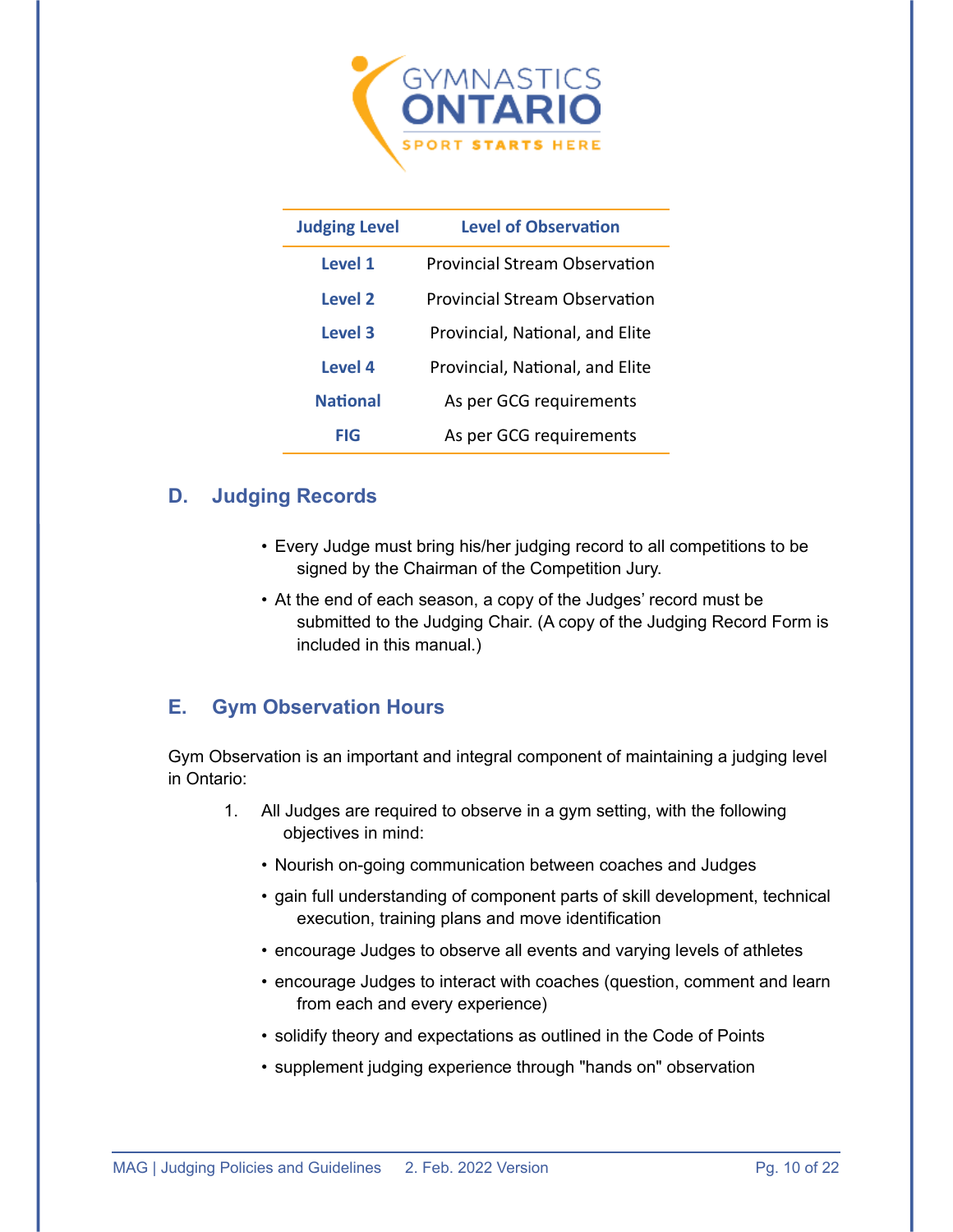

- 2. Judges must request permission to visit a club. You should find out the level of the athletes training, their schedule, what apparatus they will be training and whether they will be working routines.
- 3. Bring the Code of Points and any other support material you may need.
- 4. Judges are encouraged to initiate dialogue with coaches, asking questions and being receptive to answering questions.
- 5. Judges are not expected to "judge" when they observe at a gym unless specifically requested ahead of time.
- 6. Provincial level Judges must observe a minimum of fifteen (15) hours of gymnastics practice over the period of one year. This must be done at the level which he/she is qualified, as outlined on chart below:
- 7. Each Judge must submit a Judging Observation Hours Form, signed by the competitive coach of the club he/she attended for observation, to the Men's Artistic Judging Chair (through the GO office) by August 31st. A copy of the Judging Observation Form is available at the Gymnastics Ontario website [\(https://www.gymnasticsontario.ca/men/mag-judging](https://www.gymnasticsontario.ca/men/mag-judging-forms/)[forms/\)](https://www.gymnasticsontario.ca/men/mag-judging-forms/).
- 8. Judges who are also coaches working with gymnasts that are competing at the level that they are judging may petition to the Men's Judging Chairperson to have this requirement waived.

### <span id="page-12-0"></span>**F. Maintenance and Upgrading**

- 1. There are four (4) provincially certified levels of men's artistic Judges in Ontario: Provincial Levels 1, 2, 3 & 4.
- 2. To maintain or upgrade the certification level, and to be considered 'active', a Judge must:
	- Attend courses and clinics as outlined in this document with an attendance of 100%
	- Be a registered member in good standing at Gymnastics Ontario in the correct Judge's membership category for the season in which he/she **Judges**
	- The Men's Judging Chairperson will compile and present a list of all active Judges to the MAG Program Manager.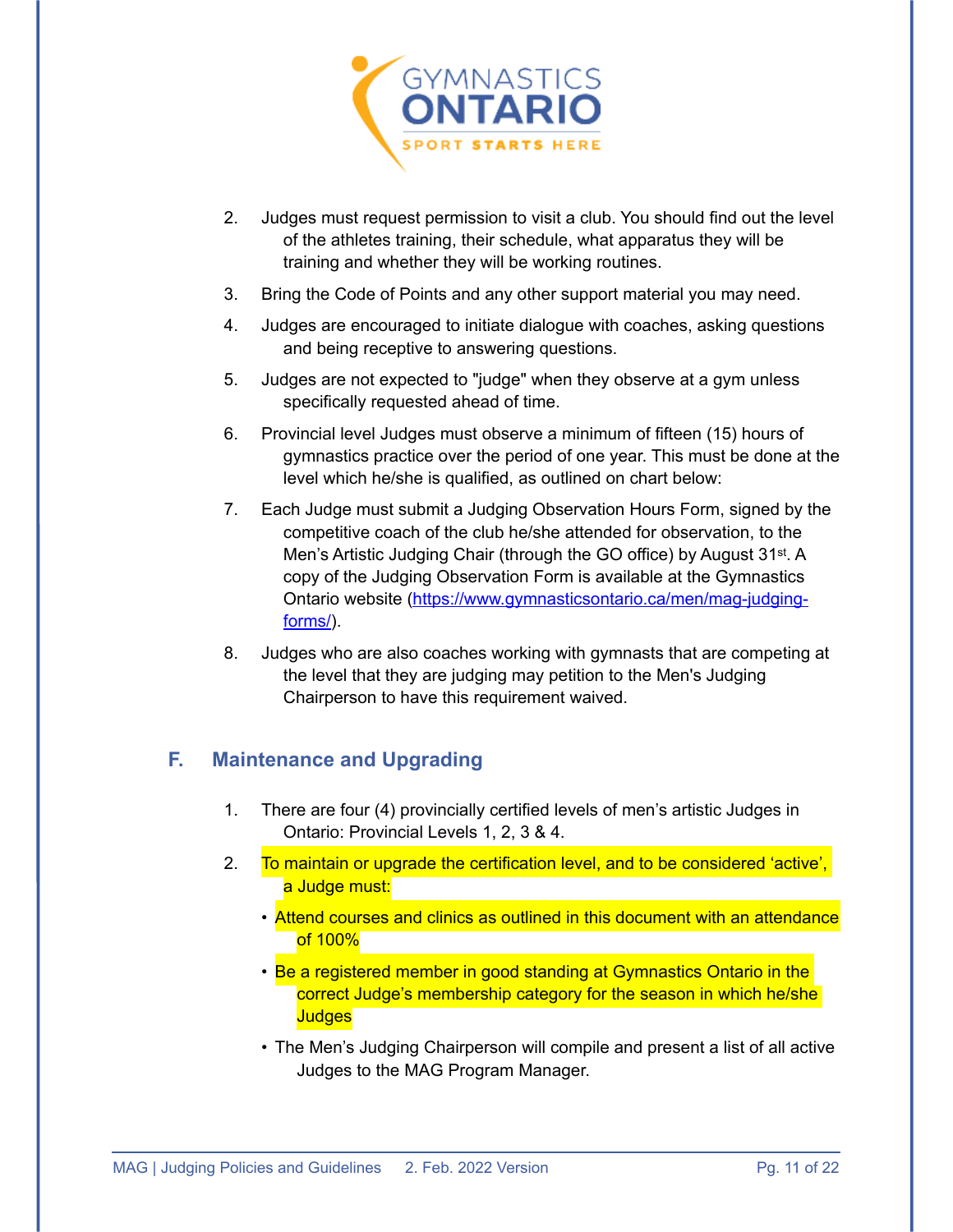

- 3. Progression through Levels to be a Gymnastics Ontario certified Judge he/ she must progress through each certification level with the only exceptions being:
	- A gymnast who has competed at the Senior HP level, is at least 18 years of age, and has successfully completed the Level 3 Judges Course, may be certified as a Level 3 Judge.
	- A Judge transferring from another province or country will be assigned to the applicable level after attending a clinic to familiarize himself/herself with the Gymnastics Ontario Men's Artistic Technical Rules and Regulations. The Judge may also be required to successfully complete the appropriate level judging course and exam.
- 4. **Level 1** Judging Requirements:
	- **To achieve certification as Level 1 Judge, a candidate must:**
		- Be a minimum of fourteen (14) years of age
		- Be currently a registered member in good standing at Gymnastics **Ontario**
		- Successfully participate and attend 100% of an in-person or online course approved by Gymnastics Ontario or Gymnastics Canada
		- Pass the Judge exam with a minimum of 75%
		- Judge one (1) competition.
	- **A Level 1 Judge must know**:
		- The judging requirements for competitions including the definitions and explanations of the difficulty requirements and combination requirements pertaining to all provincial levels
		- Judging procedures and value deductions as defined in course & Men's Technical Rules & Regulations.
		- The general definition of "what is a move" and "what is not a move".
	- **A Level 1 Judge must have** in his/her possession:
		- A current copy of the GO Men's Artistic Technical Rules and Regulations.
	- **• To maintain a Level 1 rating a Judge must:**
		- Be currently a registered member in good standing at Gymnastics Ontario in the provincial Judge membership category.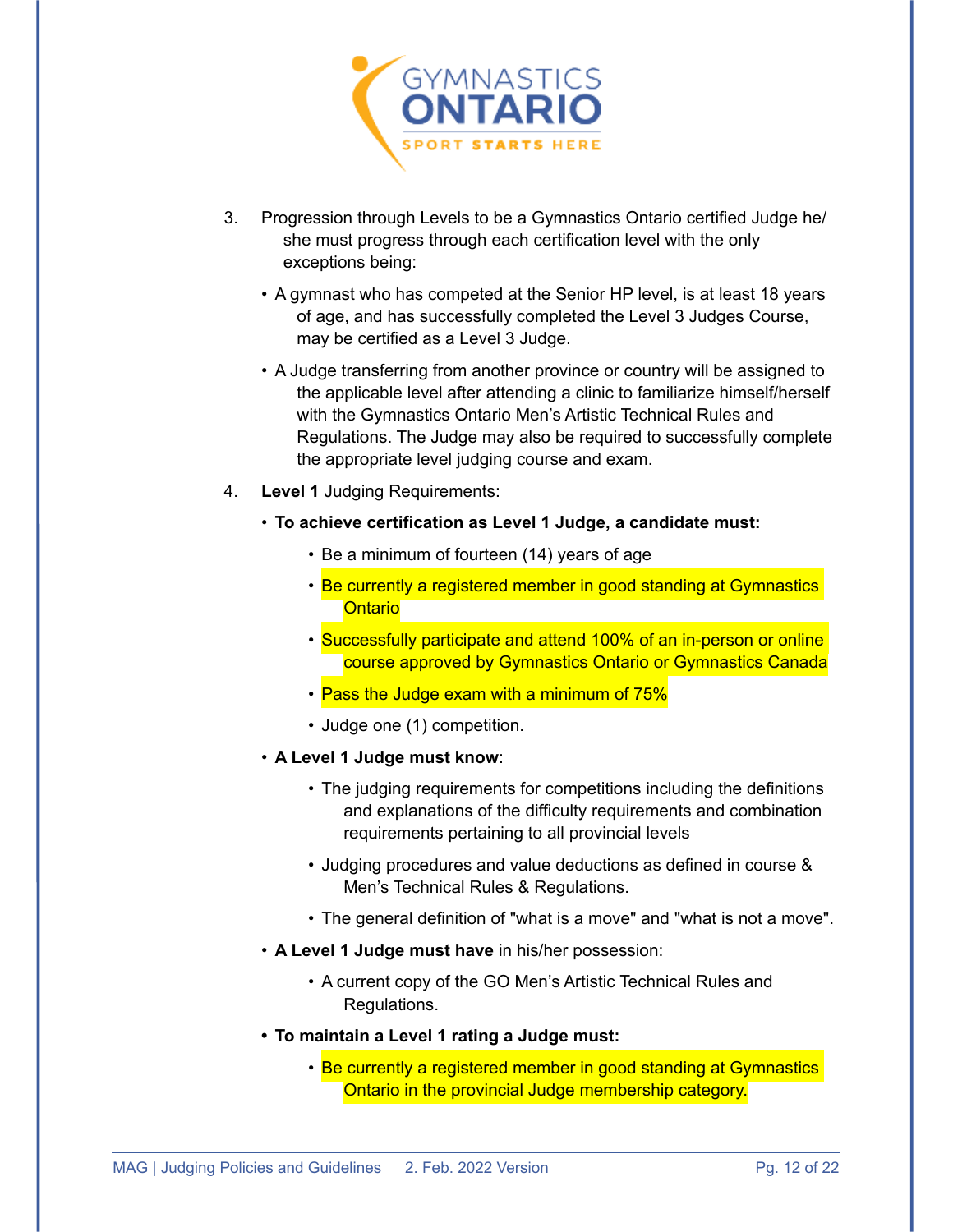

- Attend courses and maintenance clinics as directed by Judging Chair (not less than one (1) each year)
- Judge at least two (2) Sessions during the year.
- **To advancement from Level 1 to Level 2 a Judge must**:
	- Be in possession of a Level 1 Certificate for at least one (1) year
	- Judge at least one (1) year in Level 1
	- Complete fifteen (15) hours of gym observation
	- Judge at least four (4) sessions the year before moving to Level 2.
- 5. **Level 2** Judging Requirements
	- **• To achieve certification as a Level 2 Judge, a candidate must:**
		- Be currently a registered member in good standing at Gymnastics Ontario in the provincial Judge membership category
		- Successfully participate and attend 100% of an in-person or online course approved by Gymnastics Ontario
		- Pass the Judge exam with a minimum of 75%
	- **• A Level 2 Judge must know:**
		- The judging requirements for competitions, including the definitions and explanations of the difficulty requirements and the combinational requirements pertaining to Optional routines
		- The general definition of "what is a move" and "what is not a move".
	- **• A Level 2 Judge must have in his/her possession:**
		- A current copy of the GO Men's Artistic Technical Rules and Regulations.
	- **• To maintain a Level 2 rating a Judge must:**
		- Be currently a registered member in good standing at Gymnastics Ontario in the provincial Judge membership category.
		- Attend courses, clinics and maintenance clinics as directed by the Judging Chair (not less than one/year)
		- Judge at least two (2) Sessions during the year
		- Complete fifteen (15) hours of gym observation
		- Obtain a minimum of 75% on a maintenance judging exam.
	- **• To advance from Level 2 to Level 3 a Judge must:**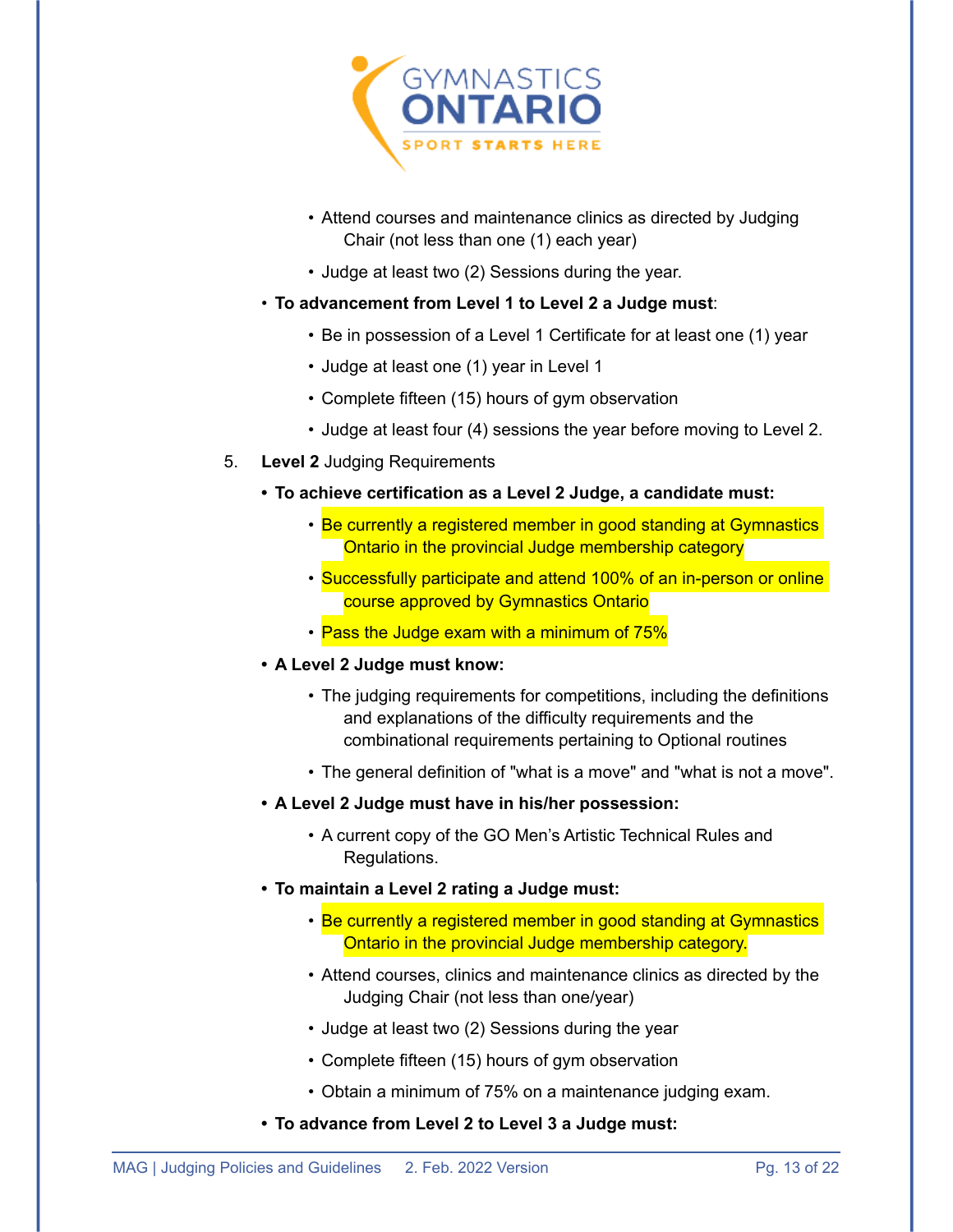

- Be in possession of a Level 2 Certificate for at least two (2) years
- Judge a minimum of six (6) sessions
- Be a member of the judging panel for each apparatus at least once as a Level 2 Judge
- Successfully complete Level 3 judging requirements
- Complete fifteen (15) hours of gym observation
- 6. **Level 3** Judging Requirements
	- **• To achieve certification as a Level 3 Judge, a candidate must:**
		- Be a minimum of eighteen (18) years of age
		- Be currently a registered member in good standing at Gymnastics Ontario in the provincial Judge membership category.
		- Successfully participate and attend 100% of an in-person or online course approved by Gymnastics Ontario
		- Pass the Judge exam with a minimum of 75%
	- **• A Level 3 Judge must know:**
		- The judging requirements for competitions, including the definitions and explanations of the difficulty requirements and combination requirements pertaining to all Optional routines
		- Judging procedures and value deductions as defined in the course material, technical manuals and Compulsory booklets.
	- **• A Level 3 Judge must have in his/her possession:**
		- A current copy of GO Men's Artistic Technical Rules and Regulations
		- A current copy of the GCG Provincial Pathways and the GCG Elite Pathways documents.
		- A current copy of the FIG Code of Points
	- **• To maintain a Level 3 rating a Judge must:**
		- Be currently a registered member in good standing at Gymnastics Ontario in the provincial Judge membership category.
		- Attend the Level 3 maintenance clinic (100% Presence)
		- Judge at least two (2) meets during the year
		- Complete fifteen (15) hours of gym observation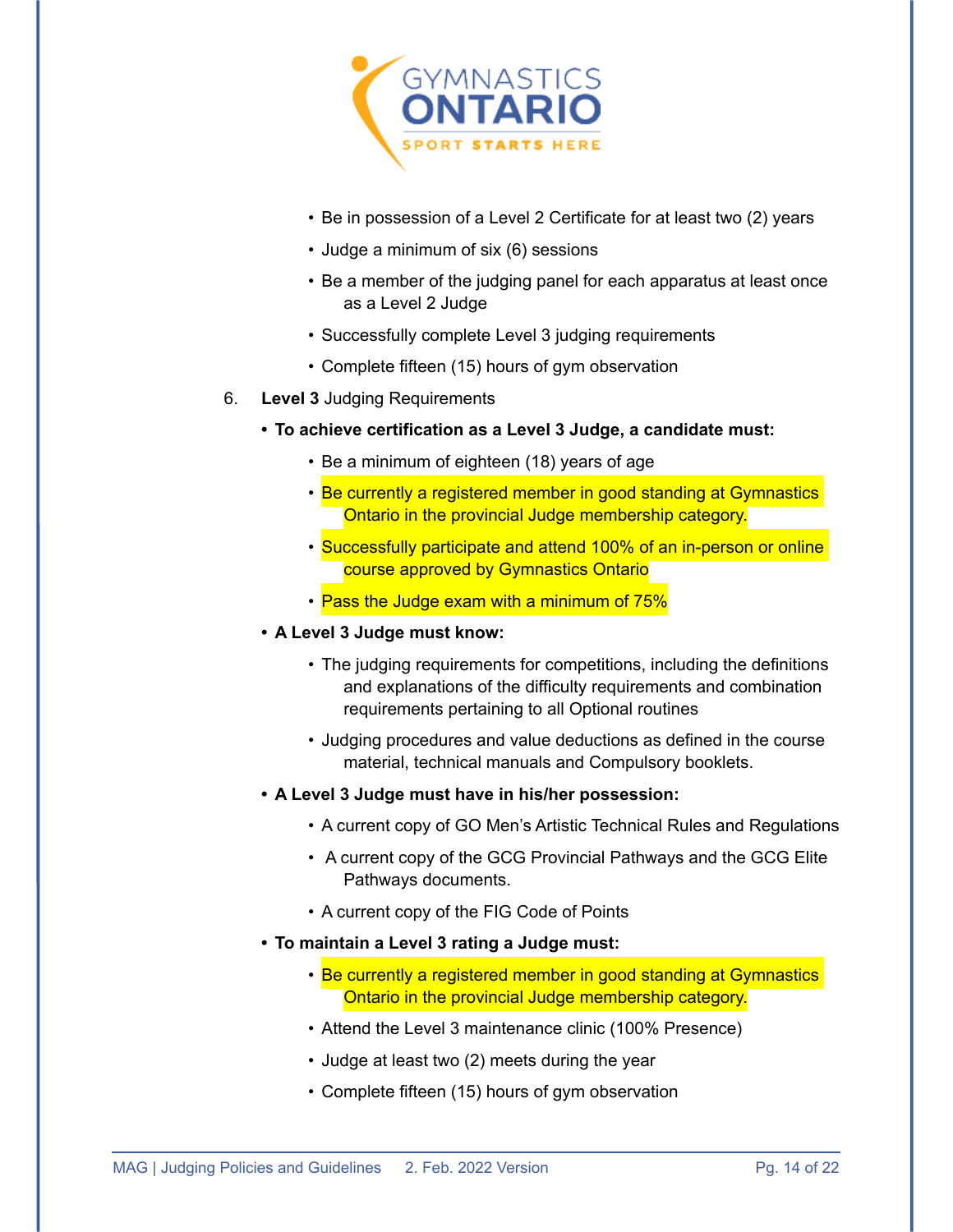

- Pass an examination every two (2) years with a minimum of 75% (based on written and practical exam).
- **• To advance from Level 3 to Level 4 a Judge must:**
	- Judge two (2) years as a Level 3 Judge
	- Be recommended by the Men's Judging Sub-Committee
	- Progress through Level 1 to 3 of the judging structure
	- Judge satisfactorily in each level and obtain a recommendation from the Men's Judging Sub-Committee to proceed to the Level 4 course
	- Act as a Chief Judge on an Event at least three (3) times at lower levels.
	- Judge at least four (4) to six (6) sessions during the previous two (2) years
	- Complete fifteen (15) hours judging observation.
- 7. **Level 4** Judging Requirements
	- **• To achieve certification as a Level 4 Judge, a candidate must:** 
		- Be currently a registered member in good standing at Gymnastics Ontario in the provincial Judge membership category.
		- Successfully participate and attend 100% of an in-person or online course approved by Gymnastics Ontario
		- Pass the Judge exam with a minimum of 75% in all phases of the exam: written, practical and video.
	- **• A Level 4 Judge must know:**
		- FIG Code of Points
		- National and Provincial Technical Rules and Regulations.
	- **• A Level 4 Judge must have in his/her possession:** 
		- A copy of the current FIG Code of Points
		- A current copy of the GO Men's Artistic Technical Rules and Regulations
		- A current copy of the GCG National Technical Rules and Regulations.
		- A metric tape measure and knowledge of the requirements for the apparatus heights and vaulting landing distances.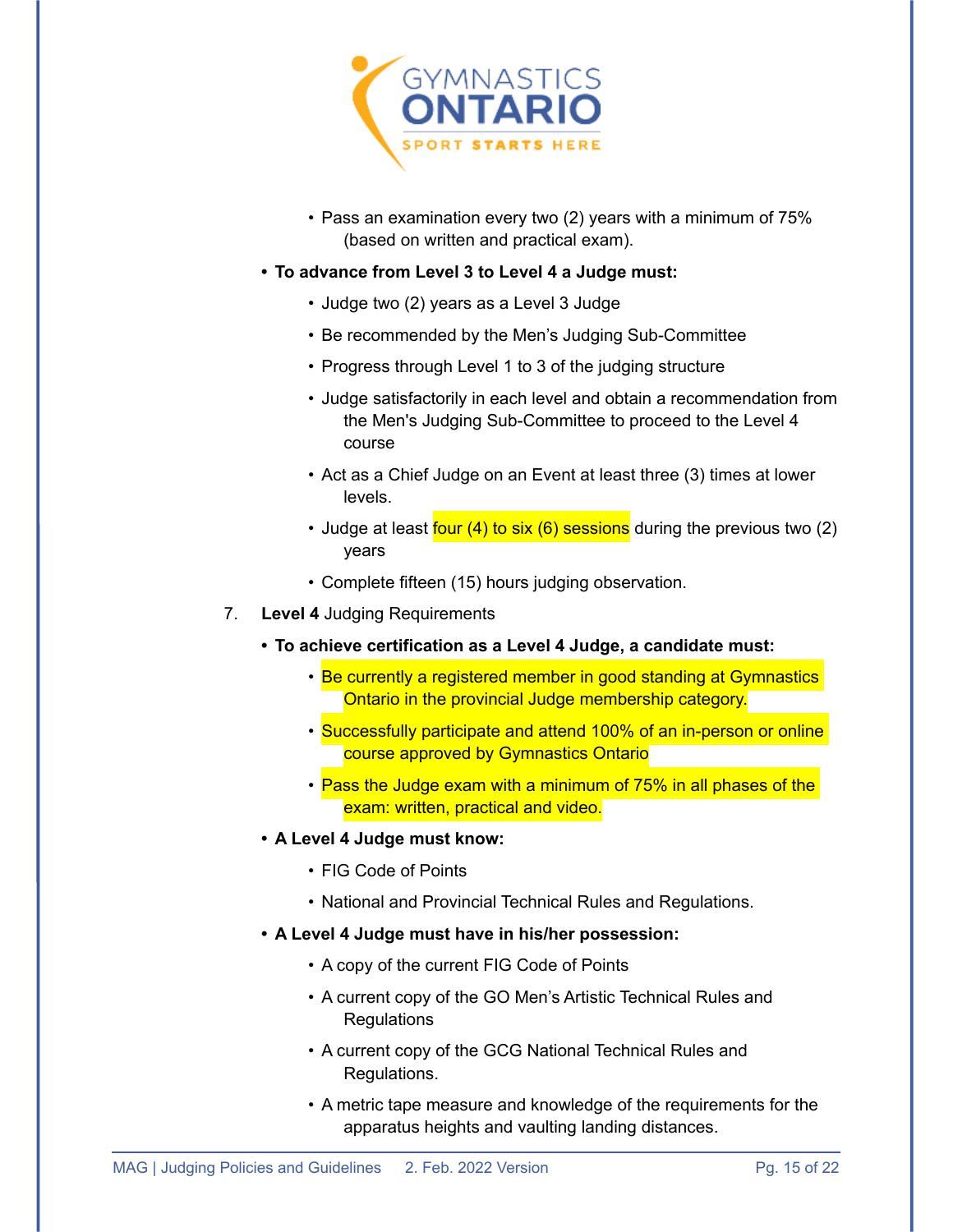

- **• To maintain a Level 4 rating a Judge must:**
	- Be currently a registered member in good standing at Gymnastics Ontario in the provincial Judge membership category.
	- Attend a Level 4 maintenance clinic (attaining a minimum of 75% on the exam)
	- Judge in all levels as required, but no less than four (4) to six (6) sessions per year
	- Maintain a satisfactory performance record (including practical judging, attire and attitude
	- Complete fifteen (15) hours of gym observation.
- **• To advance from Level 4 to National a Judge must:**
	- Be recommended by the Judging Sub-Committee
	- Judge at least three (3) years at Level 4
	- Judge at least ten (10) sessions in the two (2) years previous to the recommendation.
- 8. **National Level** Judging Requirements
	- **• To achieve certification as a National Level Judge, a candidate must:** 
		- Be currently a registered member in good standing at Gymnastics Ontario in the provincial Judge membership category.
		- Participate and attend the National Judges's course as required by Gymnastics Canada
		- Pass the National Judes' course exam as required by Gymnastics Canada.
	- **• To advance from National Level to FIG a Judge must:**
		- Be a national Level Judge
		- Be recommended by the Judging Sub-Committee
		- Judge at least two (2) provincial competition per season
		- Act as an apparatus Head Judge or Competition Chair Judge
		- Judge four (4) to six (6) National Events (i.e. Canadian Championships, Elite Canada, Eastern Canadian Championships, Western Canadian Championships and Technical Trials). Judges that are also coaches of National team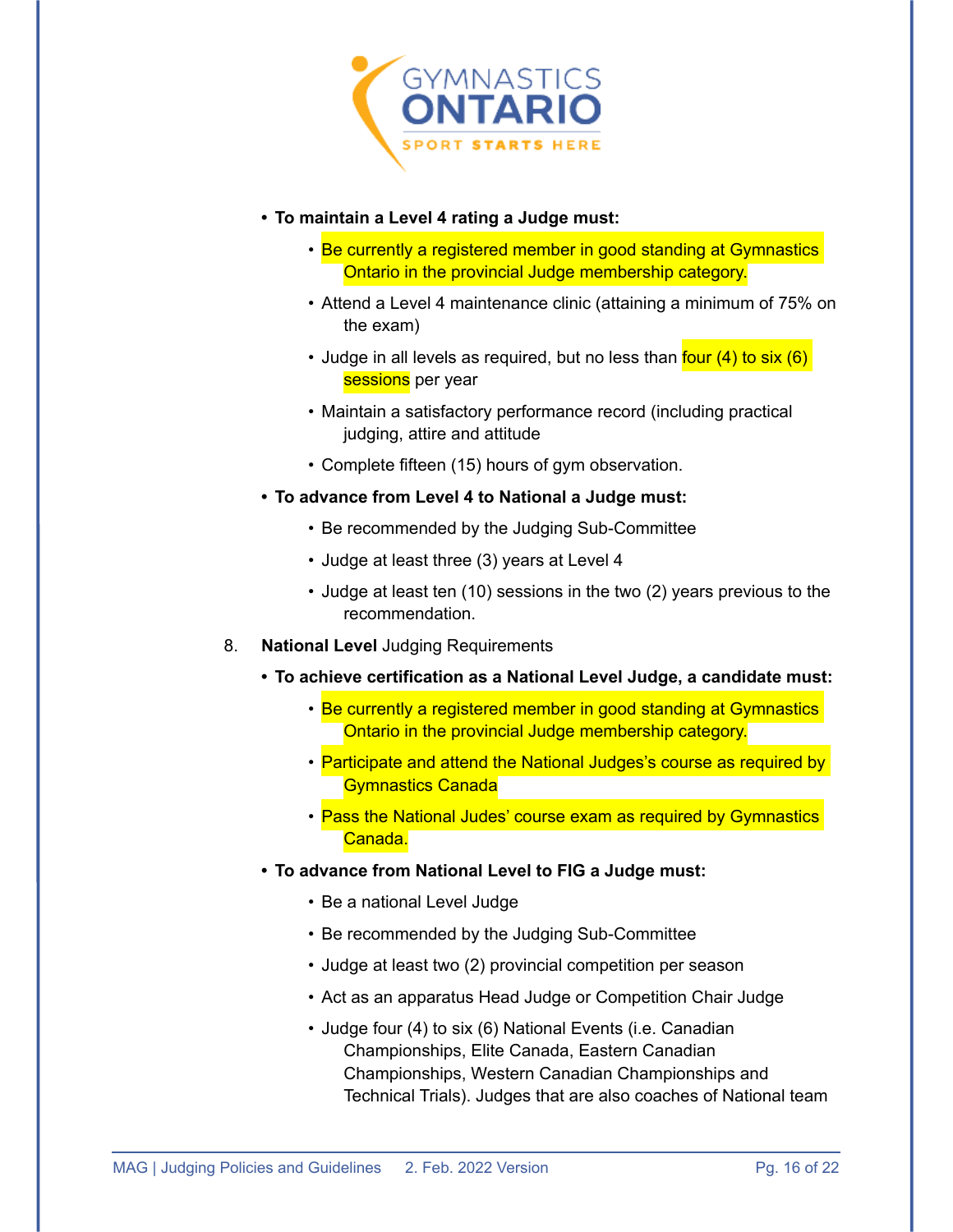

athletes who participated at World Championships, World Cup or World Challenge Cup may be exempted, but not excluded.

- 9. **FIG Level** Judging Requirements
	- **• To achieve certification as a Brevet Judge, a candidate must:** 
		- Be currently a registered member in good standing at Gymnastics Ontario in the national Judge membership category.
		- Participate and attend the FIG Judge's course as required by FIG and Gymnastics Canada
		- Pass the FIG Jude's course exam as required by FIG.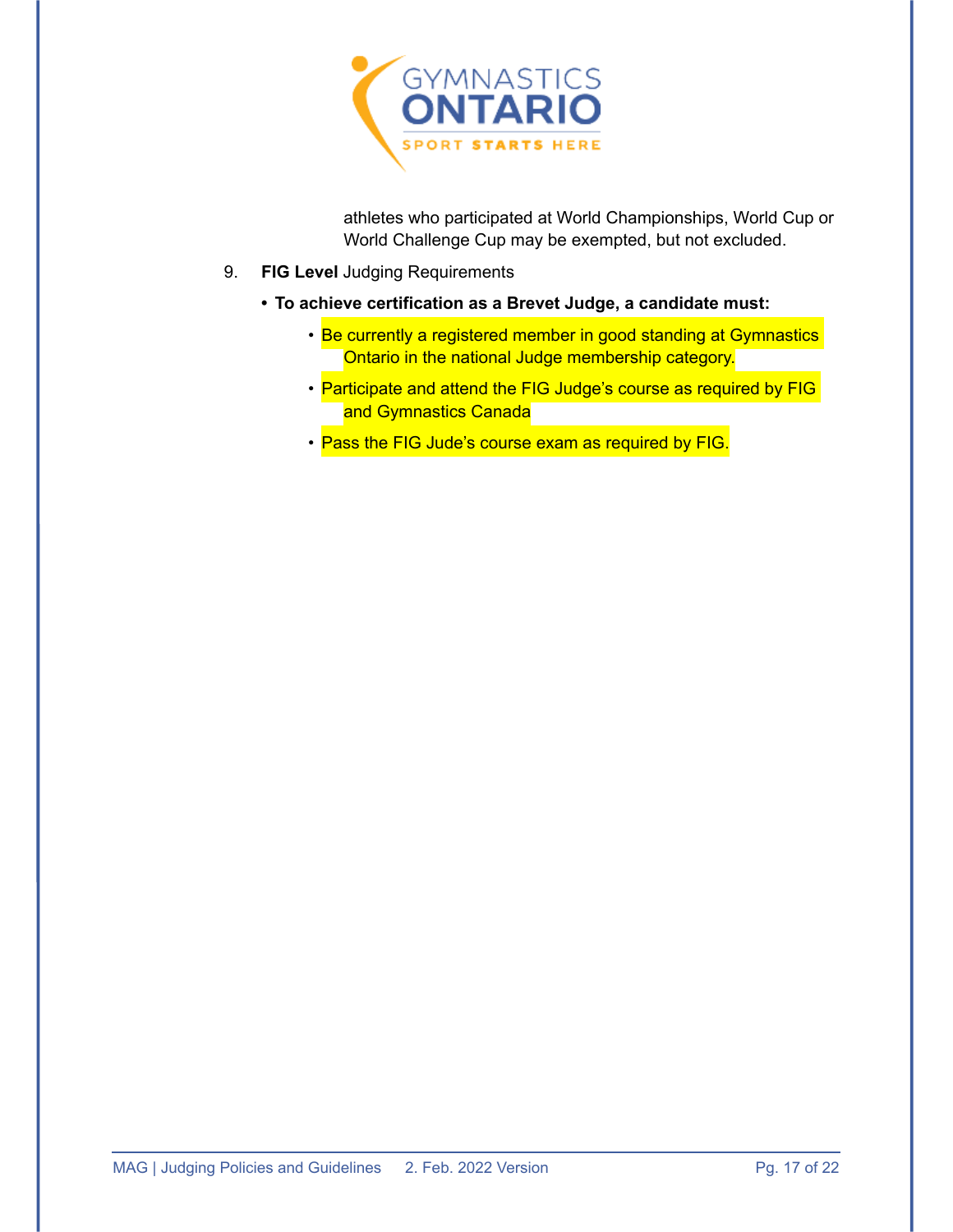

## <span id="page-19-0"></span>**4.RESPONSIBILITIES AND DUTIES**

#### <span id="page-19-1"></span>**A. Judging Coordinator**

- 1. Create judging panels for all GO provincial and National / Elite stream qualifiers, Ontario Cups, Ontario Championships and any other competitions that MTC requests panels for.
- 2. Obtain all relevant information from the GO Program Manager (date, location, schedule, etc.).
- 3. Keep updated copies of all Judges' sign-up lists.
- 4. Make sure that the following information is on every panel:
	- Date of competition
	- Location of competition
	- Name and telephone number of host club and/or competition venue
	- Level of competition
	- Time of Judges' meeting
	- An "\*" beside the name of all Judges that are eligible for and wish accommodation
	- A reminder to all Judges with an "\*" beside their name that they need to call the host club if they do not need accommodation
	- A reminder to all Judges from the same city/area that they must car pool if they are claiming mileage (otherwise they will only be eligible for a reduced rate, not mileage - 20¢/km)
	- The name, level, city and telephone number of the Chairman of the Competition Jury
	- The name, judging level, city of residence and telephone number of two (2) Judges per event, (one (1) must be designated as the Event Head Judge)
	- Two (2) extra Judges should be slotted into two (2) of the six (6) events.
- 5. Send a draft copy of panels to the MTC Judging Chairperson at least five (5) weeks prior to the competition and make all changes as suggested by the Men's Judging Chairperson.
- 6. Submit the judging panels to the Men's Artistic Program Manager for distribution to all Judges (at least four (4) weeks prior to the competition).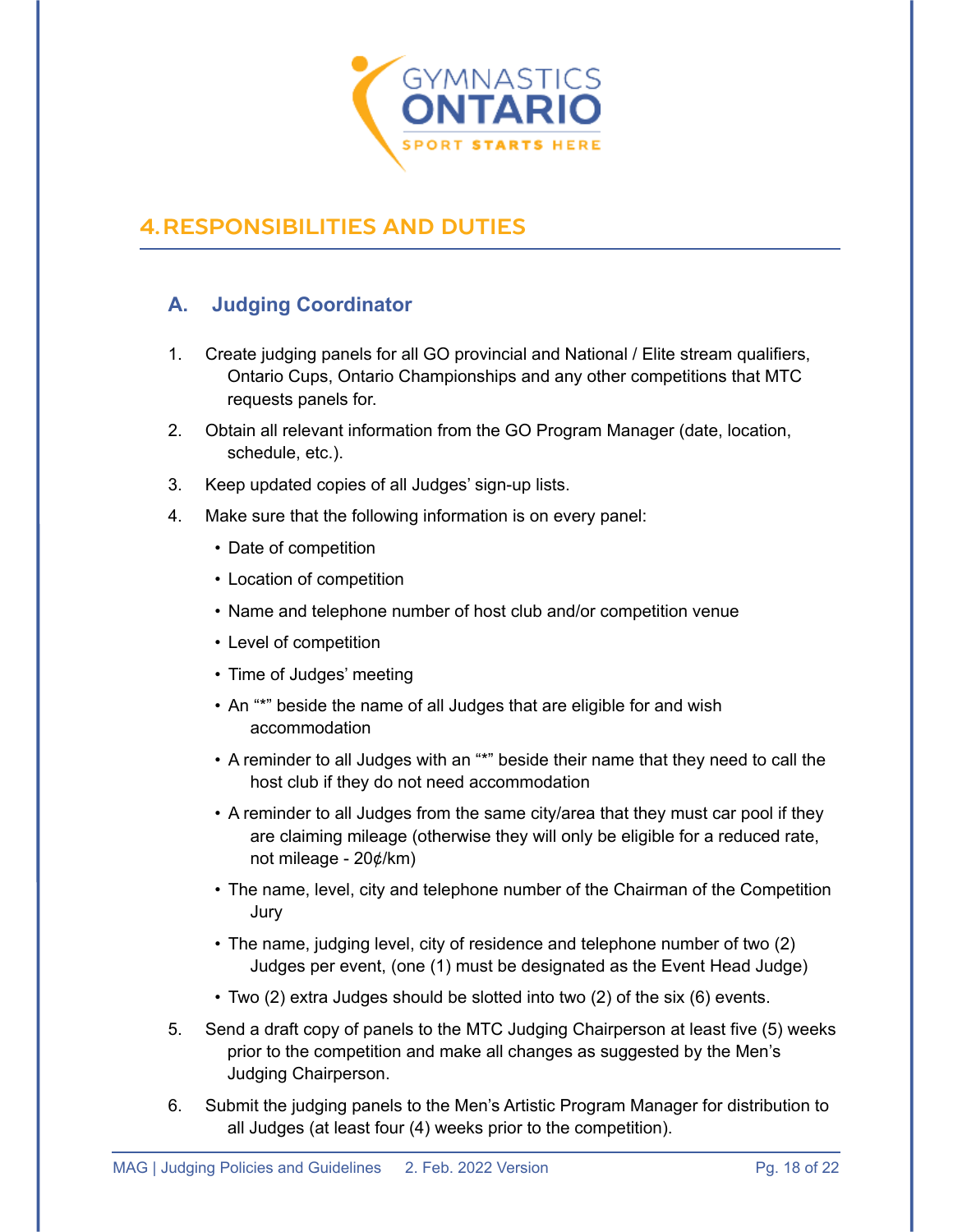

- 7. Relay all relevant information regarding Judges to the Gymnastics Ontario Men's Artistic Program Manager so that an accurate Judges' database can be maintained.
- 8. Record judging assignments.
- 9. Compile judging records and send to Gymnastics Ontario.
- 10. Be familiar with the Technical Rules & Regulations, FIG Code of Points and all other relevant material.
- 11. Report problems or concerns immediately to the Gymnastics Ontario Men's Artistic Program Manager, the Men's Judging Chairperson.

#### <span id="page-20-0"></span>**B. Judging Chairperson**

- 1. Approve panels.
- 2. Revise Judging Policy Manual.
- 3. Prepare updated list of Judges.
- 4. Send list to the Men's Artistic Program Manager at Gymnastics Ontario.

#### <span id="page-20-1"></span>**C. Meet Director**

- 1. The host club will make all hotel arrangements. This includes block-booking the rooms at the hotel, submitting the Judges rooming list to the hotel, as well as arranging for hotel room payment. (The GO Men's Artistic Program Manager will send the Judges' rooming list to the Meet Director well prior to the date of the competition.)
- 2. All Meet Directors must refer to the FIG Code of Points, the GCC & GO Men's Artistic Technical Rules & Regulations, the GO Meet Directors' Manual, the GO Safety Guidelines, the GO Men's Artistic Judging Policies, as well as to this manual, prior to hosting a competition.

#### <span id="page-20-2"></span>**D. Chairman of the Competition Jury (CCJ)**

- 1. He/she must be familiar with the Provincial Men's Artistic Technical Rules and Regulations as well as the National and FIG Technical Rules and Regulations.
- 2. Arrive at the competition site at least fifteen (15) minutes prior to the start of Judges' meeting. Get acquainted with the Meet Director.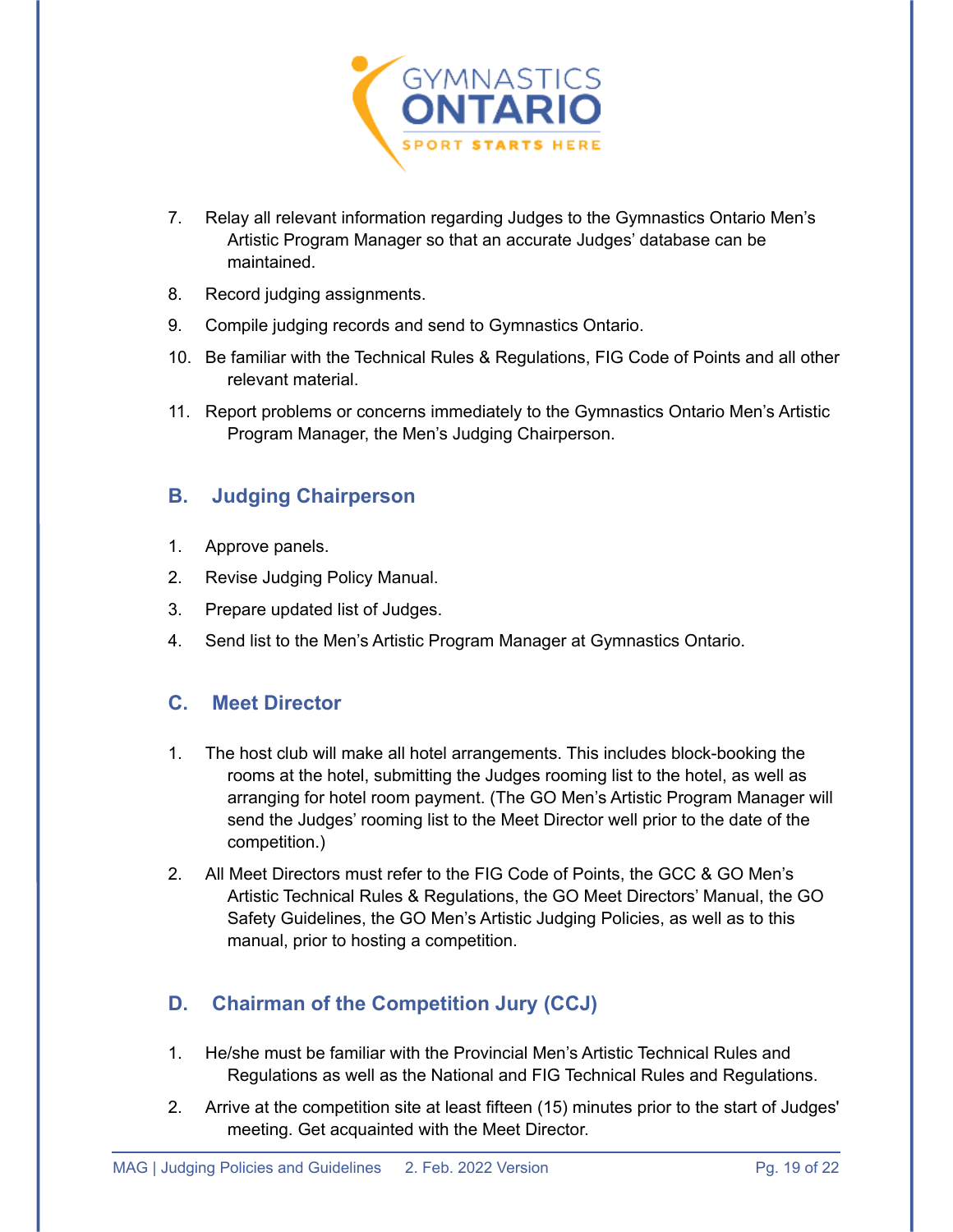

- 3. Check attendance of arriving Judges.
- 4. Coordinate completion of honorarium and mileage sheets and ensure that Judges are reimbursed according to the guidelines.
- 5. Check competition site and ensure that the equipment is of acceptable standard and heights.
- 6. Check to ensure that all score sheets, judge's slips and all supplementary equipment is in place.
- 7. Preside over Judges' meeting, giving general direction and information regarding level of competition. Review requirements and pass on any updated information regarding technical rules and changes.
- 8. If necessary, make appropriate changes to the panels.
- 9. Oversee the smooth, efficient and safe running of the competition. Coordinate rotation changes with announcer. Assist the host club with any technical difficulties (e.g. scoring).
- 10. Be an active participant in all discussions regarding protests. Communicate results of a protest directly to the coach.
- 11. Coordinate a coaches/Judges meeting following each flight, to discuss clarifications, concerns and to answer questions.
- 12. Send the Chairman of the Competition Jury's post-meet report to the Men's Artistic Program Manager (which will be copied to the Judging Chairperson), if one is necessary.
- 13. Send actual/revised panels to the Men's Artistic Program Manager at Gymnastics Ontario and to the Judging Coordinator.

#### <span id="page-21-0"></span>**E. Chair of the Apparatus Jury (CAJ)**

- 1. As per the FIG Code of Points, he/she must be familiar with the Provincial Men's Artistic Technical Rules and Regulations as well as the National Technical Rules and Regulations.
- 2. Review level requirements and expectations with the panel regarding composition and difficulty at the pre-meet Judges' meeting.
- 3. Check with the Chairman of the Competition Jury to be sure that all equipment (i.e. stopwatches, timers, scorers, score sheets, assistants) is ready prior to the start of the competition.
- 4. Call a conference of the panel Judges in the event of too wide a range of scores.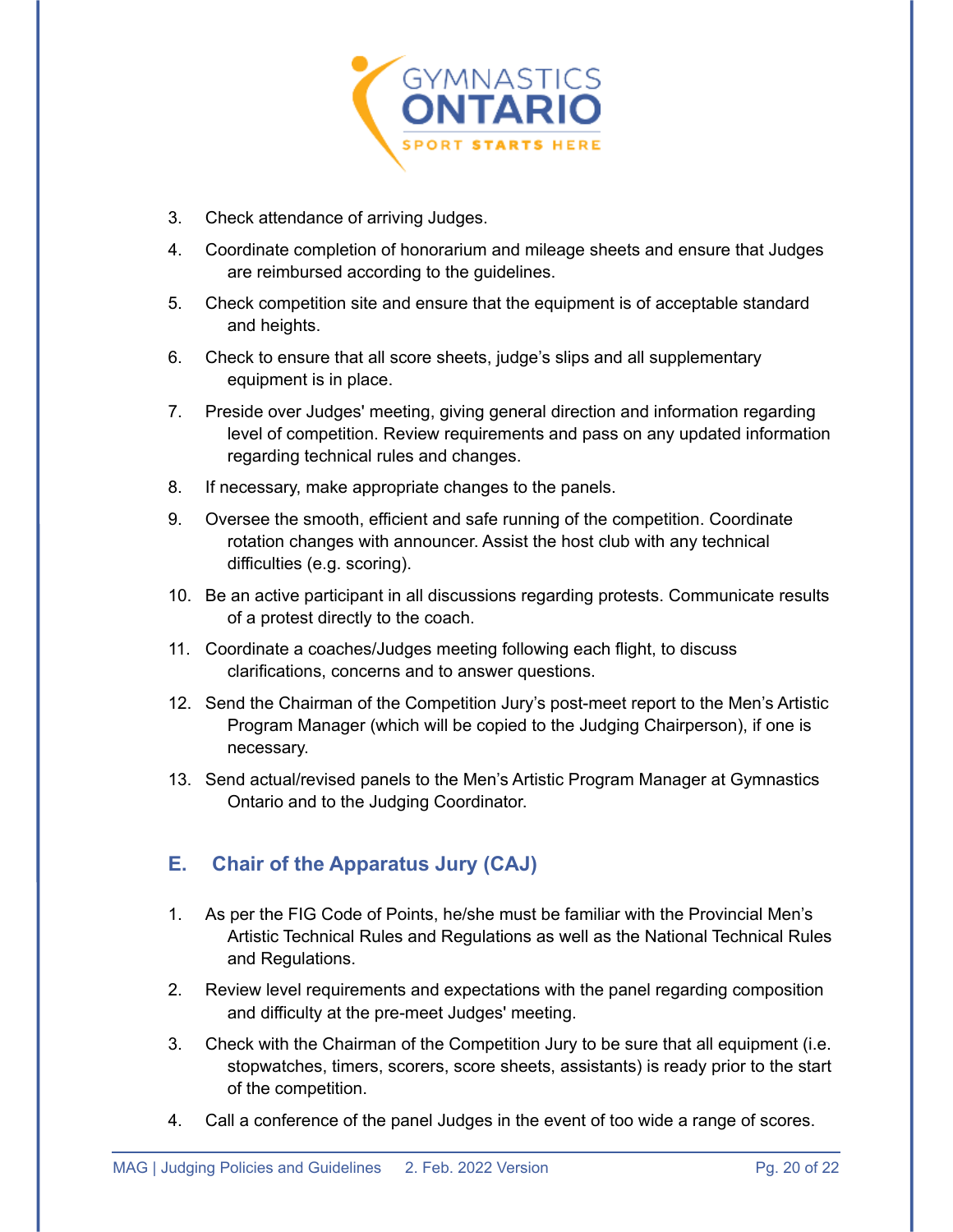

- 5. Check and sign the score sheet following the conclusion of each rotation.
- 6. Aid the Chairman of the Competition Jury in assuring the smooth running of the competition.